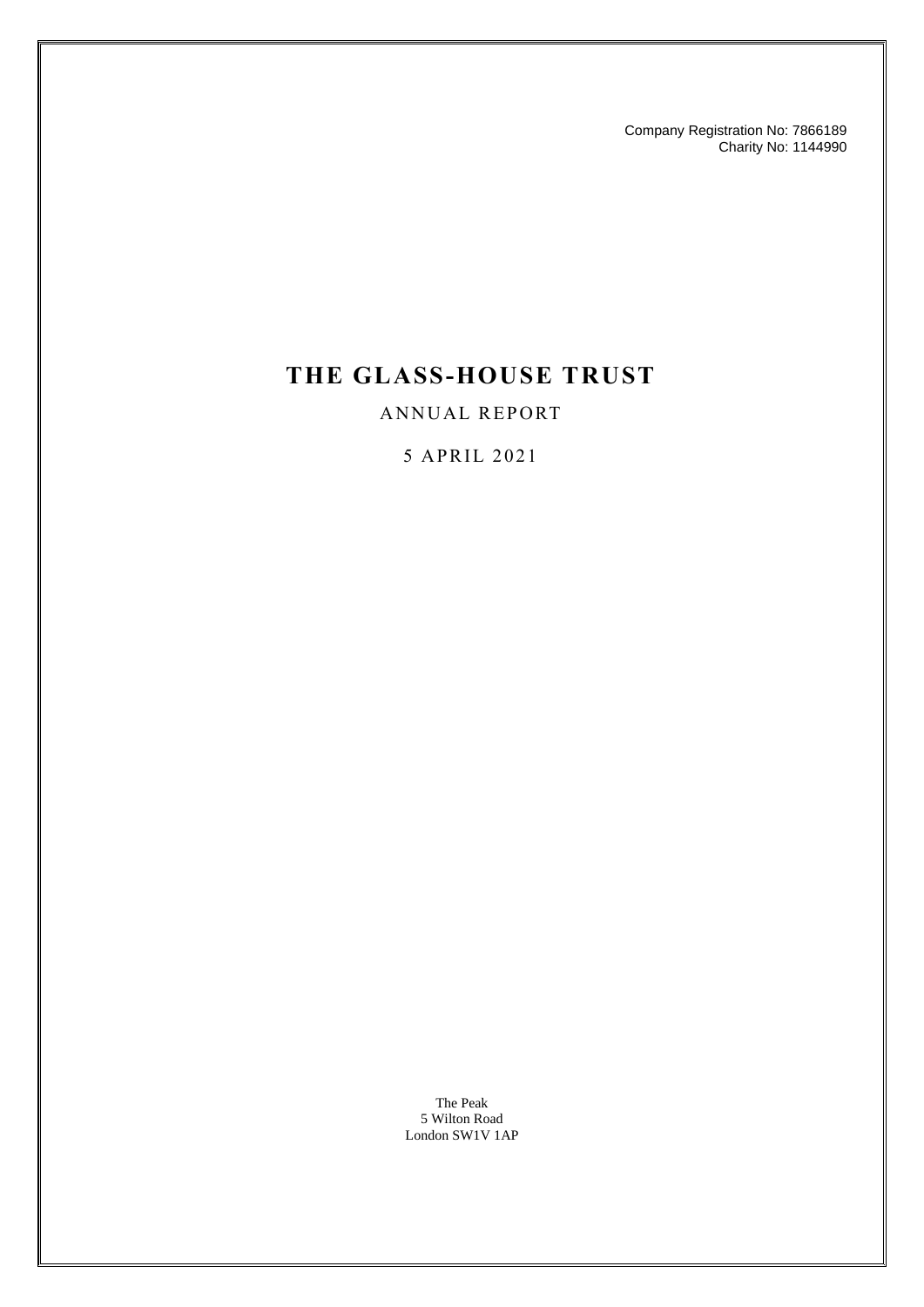| <b>CONTENTS</b> |                                                | <b>PAGE</b> |
|-----------------|------------------------------------------------|-------------|
| $\mathbf{1}$    | Report of the Trustees                         | $2 - 7$     |
| $\overline{2}$  | <b>Statement of Trustees' Responsibilities</b> | 8           |
| 3               | Independent Auditors' Report                   | $9 - 11$    |
| 4               | <b>Statement of Financial Activities</b>       | 12          |
| 5               | <b>Balance Sheet</b>                           | 13          |
| 6               | <b>Cash Flow Statement</b>                     | 14          |
| 7               | Notes to the Accounts                          | $15 - 24$   |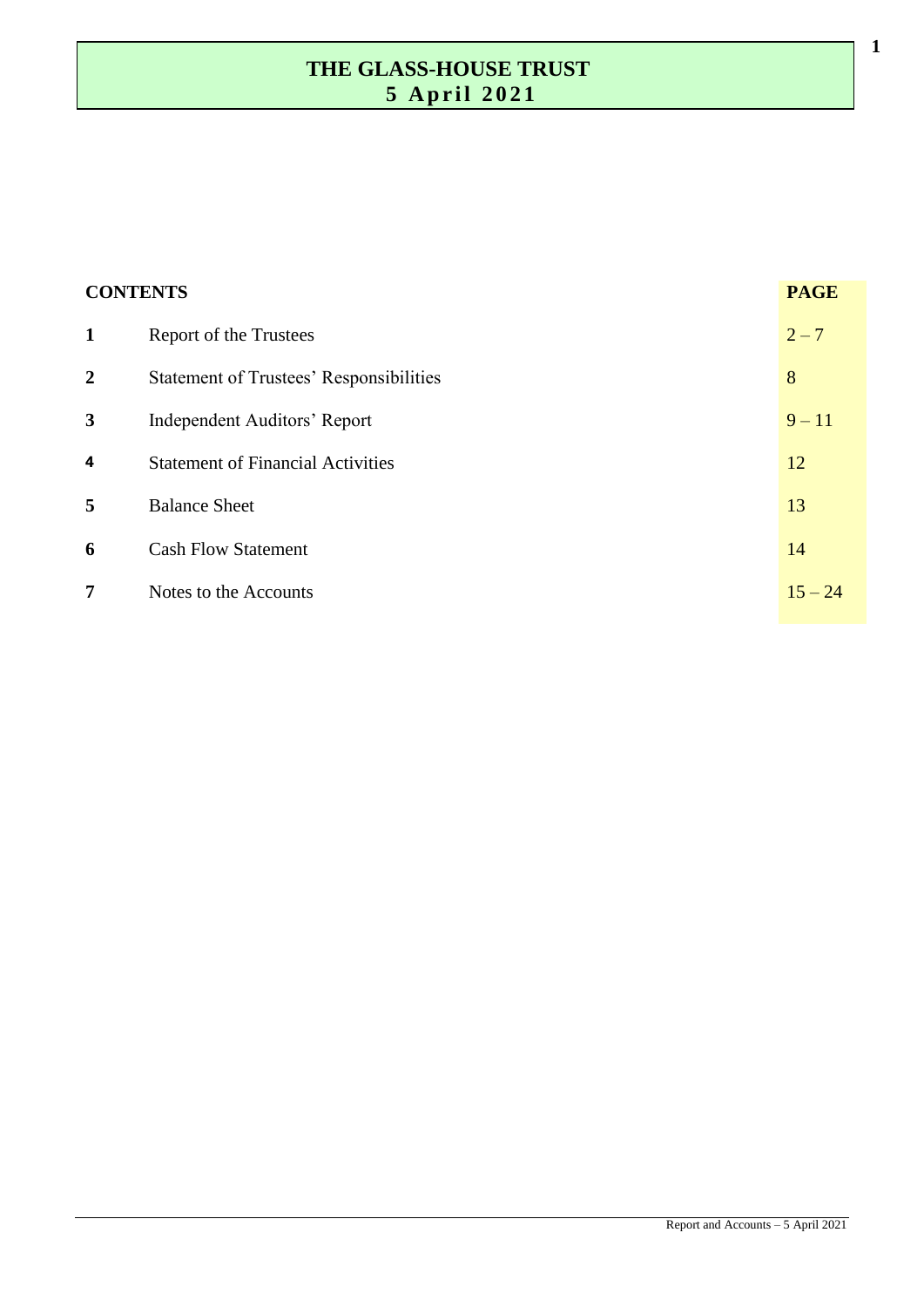#### **REPORT OF THE TRUSTEES**

#### **Legal and Administrative**

The Glass-House Trust was formed as a company limited by guarantee on 30 November 2011. The company registration number is 7866189.

The company was registered with the Charity Commission on 9 December 2011. The charity registration number is 1144990.

| Trustees/<br><b>Directors</b>        | <b>Alex Sainsbury</b><br><b>Elinor Sainsbury</b><br><b>Judith Portrait</b> |                                             |  |  |  |
|--------------------------------------|----------------------------------------------------------------------------|---------------------------------------------|--|--|--|
| <b>Registered</b><br><b>Office</b>   | The Peak<br>5 Wilton Road<br>London SW1V 1AP                               |                                             |  |  |  |
| <b>Principal</b><br><b>Officers</b>  | <b>Karen Everett</b><br><b>Matthew Williams</b>                            | <b>Chief Operating Officer</b><br>Executive |  |  |  |
|                                      | All employed part-time                                                     |                                             |  |  |  |
| <b>Bankers</b>                       | Child & Co<br>1 Fleet Street, London EC4Y 1BD                              |                                             |  |  |  |
| <b>Solicitors</b>                    | <b>Portrait Solicitors</b><br>21 Whitefriars Street<br>London EC4Y 8JJ     |                                             |  |  |  |
| <b>Auditors</b>                      | Crowe U.K. LLP<br>55 Ludgate Hill<br>London EC4M 7JW                       |                                             |  |  |  |
| <b>Investment</b><br><b>Advisers</b> | Bordier & Cie (UK) Plc<br>79 Pall Mall<br>London SW1Y 5ES                  |                                             |  |  |  |

#### **Investment Powers**

The memorandum and articles of the Company empower the Trustees to appoint investment advisers who have discretion to invest the funds of the Trust within guidelines established by the Trustees.

#### **Objects**

The objects of the Company as given in the memorandum and articles are for general charitable purposes. The current areas of interest are reflected in the grant-making activities, as detailed on page 4 of the Report of the Trustees.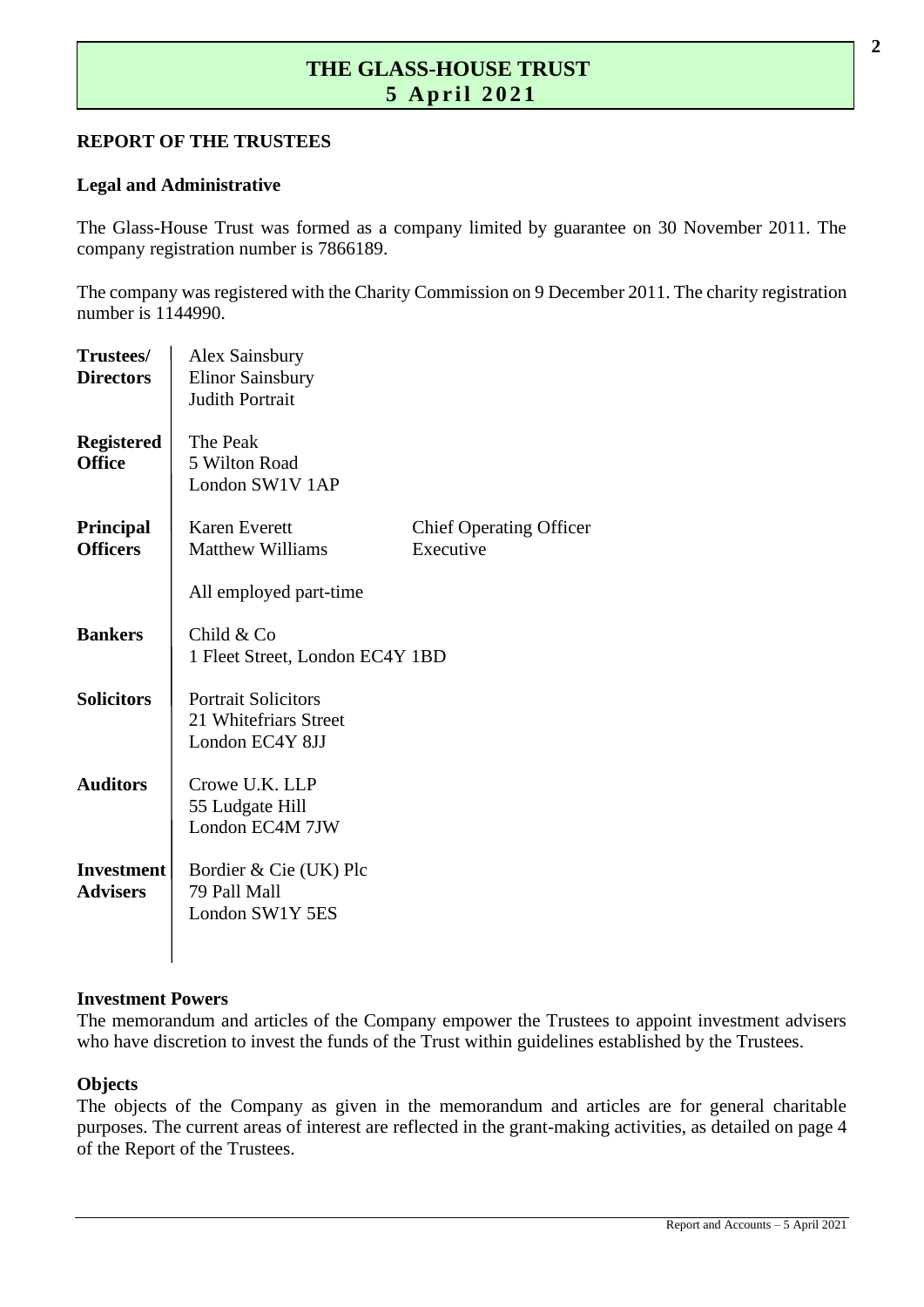#### **REPORT OF THE TRUSTEES (continued)**

#### **Organisation**

The Trust is one of the Sainsbury Family Charitable Trusts, which share a common administration. The Funder of the Trust is Alex Sainsbury.

Trustees are appointed by ordinary resolution and are provided with relevant information relating to their responsibilities as Trustees.

The Trustees are aware of the Charity Governance Code published in 2017 which sets out the principles and recommended practice for good governance within the sector. The Charity has reviewed its governance arrangements against the principles within the code and believes that it is compliant to an appropriate extent at the current time.

Trustees are aware of the Charity Commission guidance on charity and public benefit and confirm that they have complied with the duty in Section 17 of the Charities Act 2011 to have due regard to it. They consider the full information which follows in this annual report, about the Trust's aims, activities and achievements in the many areas of interest that the Trust supports demonstrates the benefit to its beneficiaries, and through them to the public, that arise from those activities. The Trust does not raise funds from the public.

#### **Reserves Policy**

It is the policy of the Trustees to approve grants for payment over a period of years, subject to certain conditions over the life of the grant. Those expected to be paid within twelve months of the year end are accrued in the accounts, whilst those due to be paid later than this are not accrued and represent funds earmarked for continued support to certain existing beneficiaries, although recipients have not yet met the conditions of the grant. Cash flow projections for income and expenditure are regularly reviewed to ensure that the level of available reserves is adequate and that the Trust is in a position to meet all its commitments.

The Trustees consider that when possible it is appropriate to hold free funds, both to meet the short-term working capital needs of the Trust and in anticipation of the potential payment of subsequent grant instalments. In the event that the Trustees find themselves unable to meet current commitments from unrestricted reserves, they would be willing to draw on expendable endowment in order to meet those commitments, as they see fit. As at 5 April 2021, the Trust held total funds of £10.4 million (2020: £9.4 million), all of which is comprised entirely of expendable endowment.

#### **Risk Assessment**

The Trustees have examined the major strategic, business and operational risks to which the Trust may be exposed. Through the joint office of the Sainsbury Family Charitable Trusts, adequate systems are in place to meet such potential risks as the Trustees have identified. The Trustees continue to be vigilant and to keep processes under review.

The Trustees identified the uncertainty of financial returns to constitute the charity's major financial risk. This is mitigated by having a diversified financial portfolio under the management of a major investment house. The Trustees regularly review investment strategy and monitor financial performance.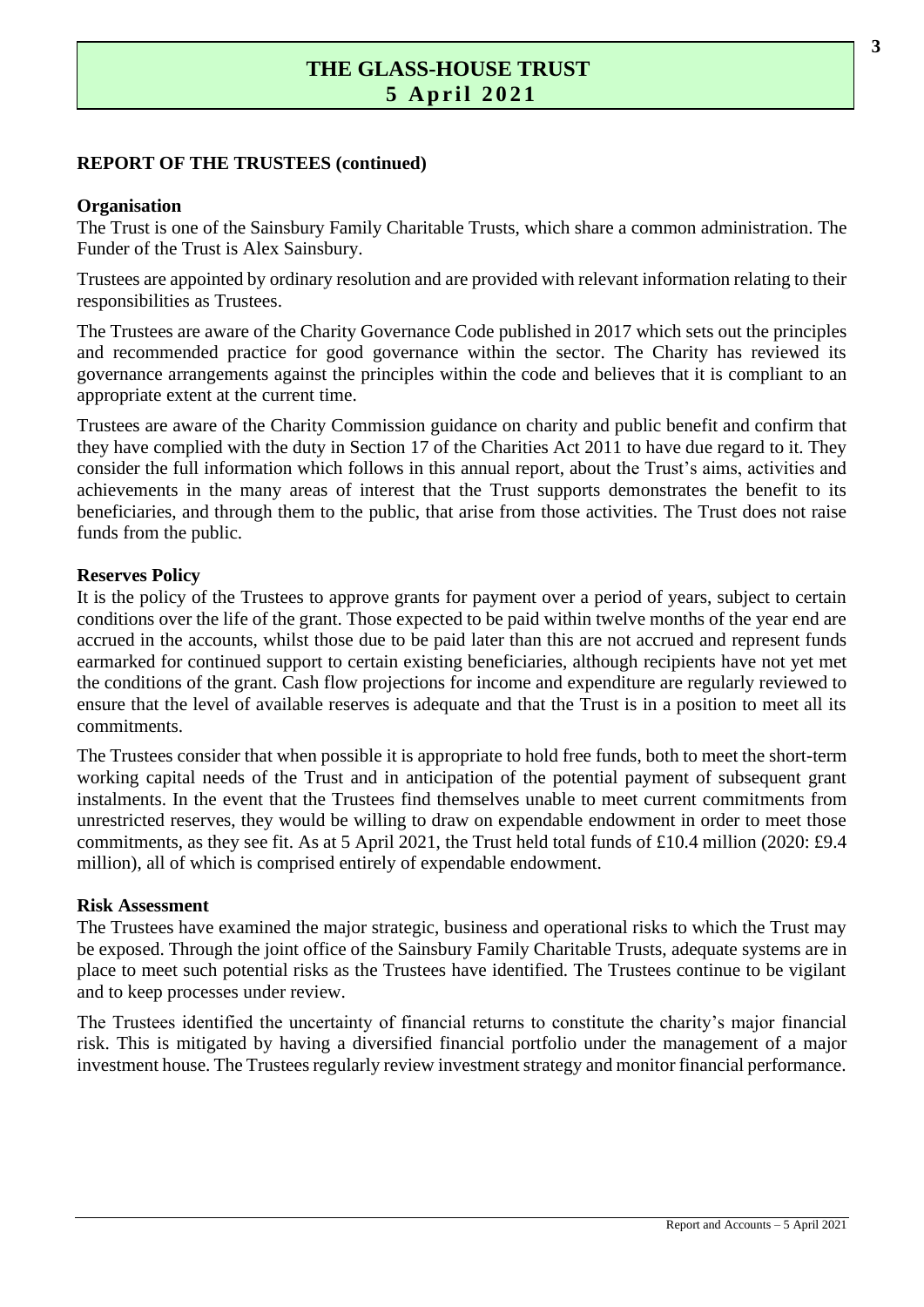#### **REPORT OF THE TRUSTEES (continued)**

Trustees have identified as a key risk the misuse of funds by a grant beneficiary. To mitigate this risk, funds are awarded following a thorough assessment and grants are regularly monitored. Grants awarded for more than one year are subject to annual review.

#### **Staff Remuneration**

The remuneration of the senior staff (including key management personnel) is reviewed by the Trustees on an annual basis taking into account the requirements of their role and performance during the year. From time to time the SFCT Management Committee benchmarks pay levels against the comparable positions in similar organisations.

#### **Investment Policy and Performance**

Trustees meet with their investment managers regularly to discuss investment strategy and also to seek to ensure that the Trust's income requirements are met and that long term capital growth is in line with relevant indices. The Trustees normally hold investments for the long term.

During the period, the portfolio at a consolidated level increased in value, by 13.6% (2020: slipped by 7.86%). This compares with an increase in the ARC Sterling Cautious PCI, which increased by 17.86% (2020: slipped by 2.30%).

Having assessed the Trust's financial position and plans for the foreseeable future, the Trustees are satisfied that it remains appropriate to prepare the financial statements on the going concern basis. The investment portfolio has performed strongly during the year and has recovered the reduction in value, caused by the impact of the Covid-19 pandemic, reported for last year.

The endowment assets of the Trust remain significant and these will continue to return income to the Trust. The level of income generated by the portfolio has now stabilised and the Trust will continue to pay out to its beneficiaries in accordance with the Trust's objects.

#### **Review of the Past Year**

The net unrestricted expenditure of the Trust for the year after charging support costs was £465,125. The net assets of the Charity increased from £9,449,712 at 5 April 2020 to £10,409,134 at 5 April 2021, an increase of 10.1%.

The Trustees met once during the year to make grants and twice more to review investment activity. During the year, grants to the value of £nil (2020: £1,161,530) were approved.

Grants are made to projects initiated by the Funder or Trustees, including projects initiated jointly by the Trustees and the beneficiary ("Projects initiated by Trustees"), and projects drawn to Trustees' attention which they consider have particular merit ("Other projects"). Grants paid during the year may be analysed by number and by value in these two categories as follows: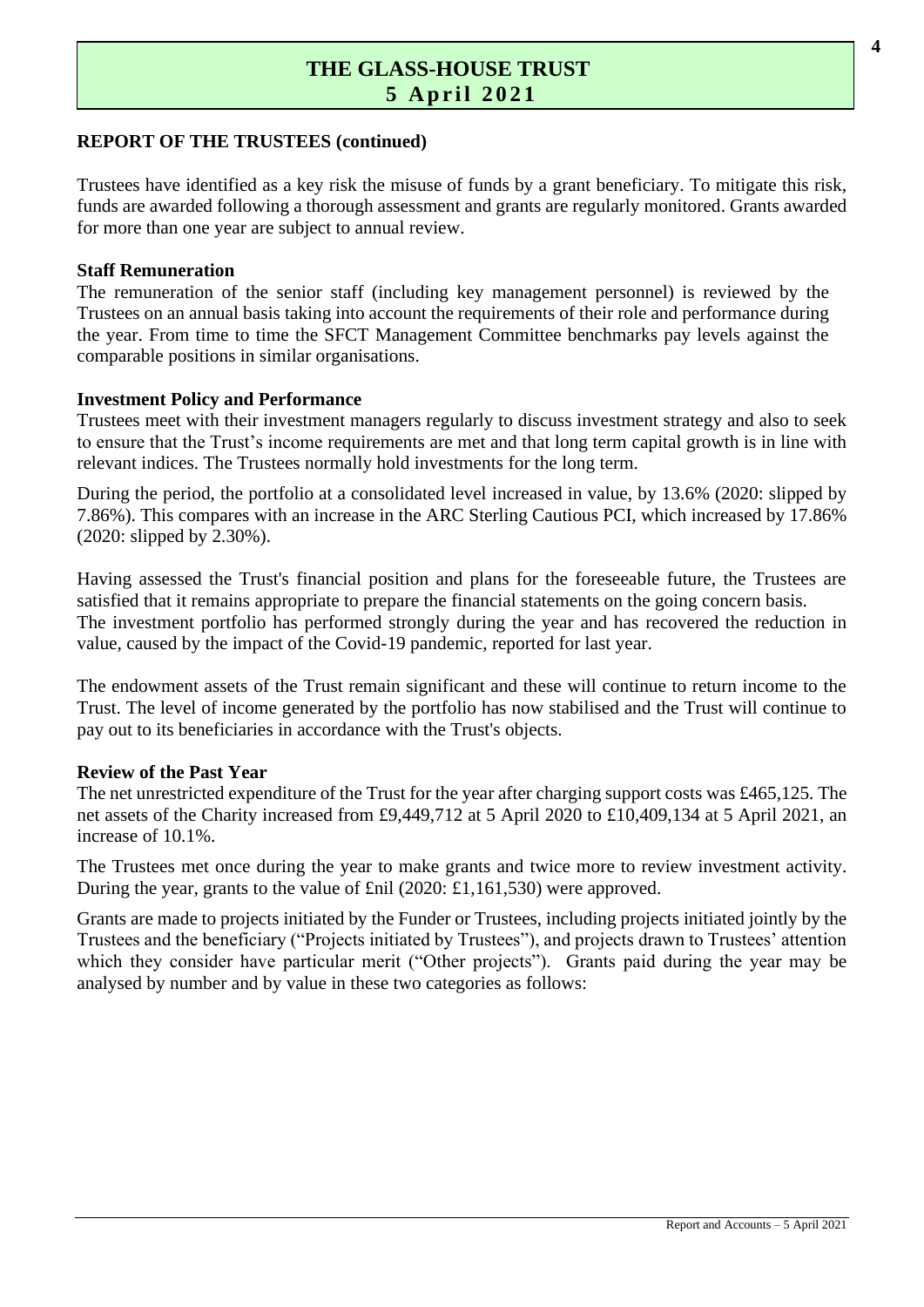#### **REPORT OF THE TRUSTEES (continued)**

|                                | Grants<br>Paid | <b>Value</b><br>£ |
|--------------------------------|----------------|-------------------|
| Projects initiated by Trustees | 10             | 330,000           |
| Other projects                 |                | 40,530            |
|                                | 13             | 370,530           |

Grants paid in 2020/21 are listed on pages 5-6, together with a brief description of the wider aims of each organisation supported.

#### **Future Plans**

The Trust will continue to support projects in accordance with the categories described above. Trustees do not foresee a significant change in projects supported in the next few years.

#### **GRANTS PAID**

#### **PROJECTS INITIATED BY TRUSTEES** - **£330,000**

#### **A Space - £55,000**

Towards the Director's salary.

A Space provides therapeutic support – especially through creative activities – for children within primary and secondary schools in Hackney. This pioneering project was set up by Trustees in 1998 and aims to foster children's emotional expression and development.

#### **Four Corner Books - £100,000**

Towards the running costs of the organisation.

This not-for-profit publisher seeks to bring art history to life. It aims to create a space to reflect on artists and creative outputs from the recent past that have been overlooked, and to champion this creativity, in an accessible way.

#### **Glass-House Community-Led Design - £100,000**

Towards core costs.

This project was set up by Trustees in 2000 and established as an independent charity in 2006. It provides design advice to residents and communities participating in the regeneration of social housing, neighbourhood buildings, spaces and streets. The charity also train professionals and members of the public in participatory design for the built environment.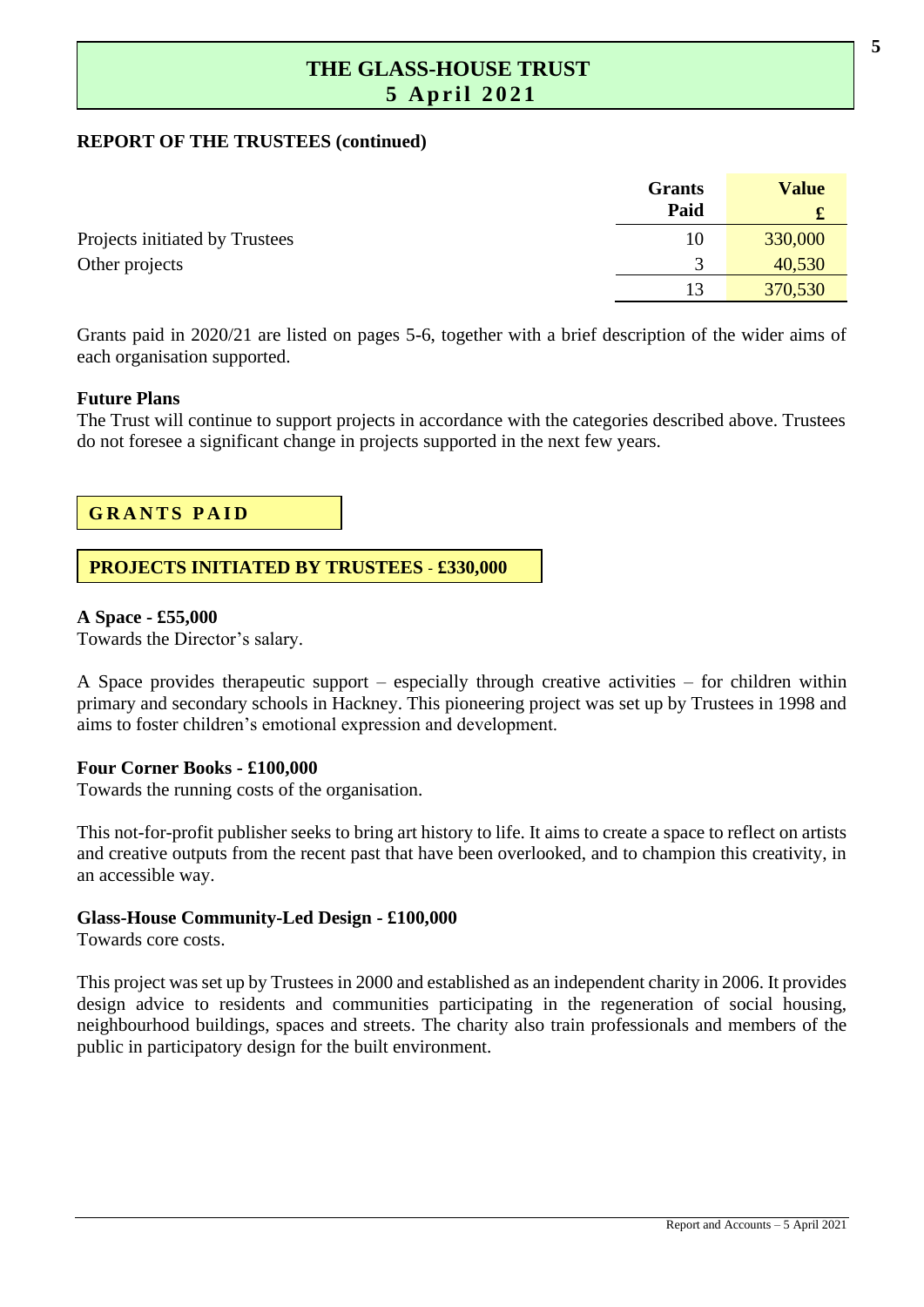#### **REPORT OF THE TRUSTEES (continued)**

#### **MayDay Rooms - £50,000**

Towards the running costs of the organisation.

MayDay Rooms is an educational archiving project based in London's Fleet Street, which was initiated in collaboration with the Glass-House Trust. MayDay Rooms finds ways to make publicly available, conserve and study archives and other historical material linked to social movements, experimental culture, and marginalised figures and groups. The work involves extensive transfer of fragile materials into digital forms, and exploration of these materials through workshops, public events, discussions, exhibitions, and the training up of 'citizen archivists.'

#### **Raven Row - £25,000**

Towards running costs.

Raven Row is a contemporary art exhibition centre in Spitalfields, East London established in historic and award-winning contemporary buildings in 2009. Raven Row makes exhibitions of modern and contemporary art, which are free to the public to visit. Programmes of publications, discussions and events are organised alongside these exhibitions. In 2018, Raven Row entered a reflective period to assess its nine years of exhibition making and research a future programme. In the meantime, it will open up its galleries to a residency programme for young community and outreach-based artist groups.

#### **OTHER PROJECTS - £40,530**

#### **Money for Madagascar - £20,530**

Towards the running costs of Akany Hasina, improving the standard of reading in schools, child protection training, and part of the cost of an in-country representative to assist with the development, monitoring and evaluation of projects.

Akany Hasina is a small non-governmental organisation in Madagascar that teaches English language, traditional Malagasy culture, and environmental awareness and conservation.

Money for Madagascar is a UK charity that funds projects in Madagascar to tackle extreme poverty, loss of biodiversity, poor health, food insecurity and limited access to education.

#### **The Sainsbury Archive - £5,000**

Towards core costs.

The Sainsbury Archive, housed at the Museum of Docklands, documents the history of J Sainsbury plc from its foundation in Drury Lane in 1869, but also provides a unique record of the history of retailing since the mid-19th century and the impact of this on society.

#### **Transform Drug Policy Foundation - £15,000**

Towards the charity's running costs.

Drug policy is a matter of public concern which impacts on many people's lives directly and indirectly. Transform highlights the negative social and economic costs of wholesale prohibition and encourages rational discussion of alternative approaches.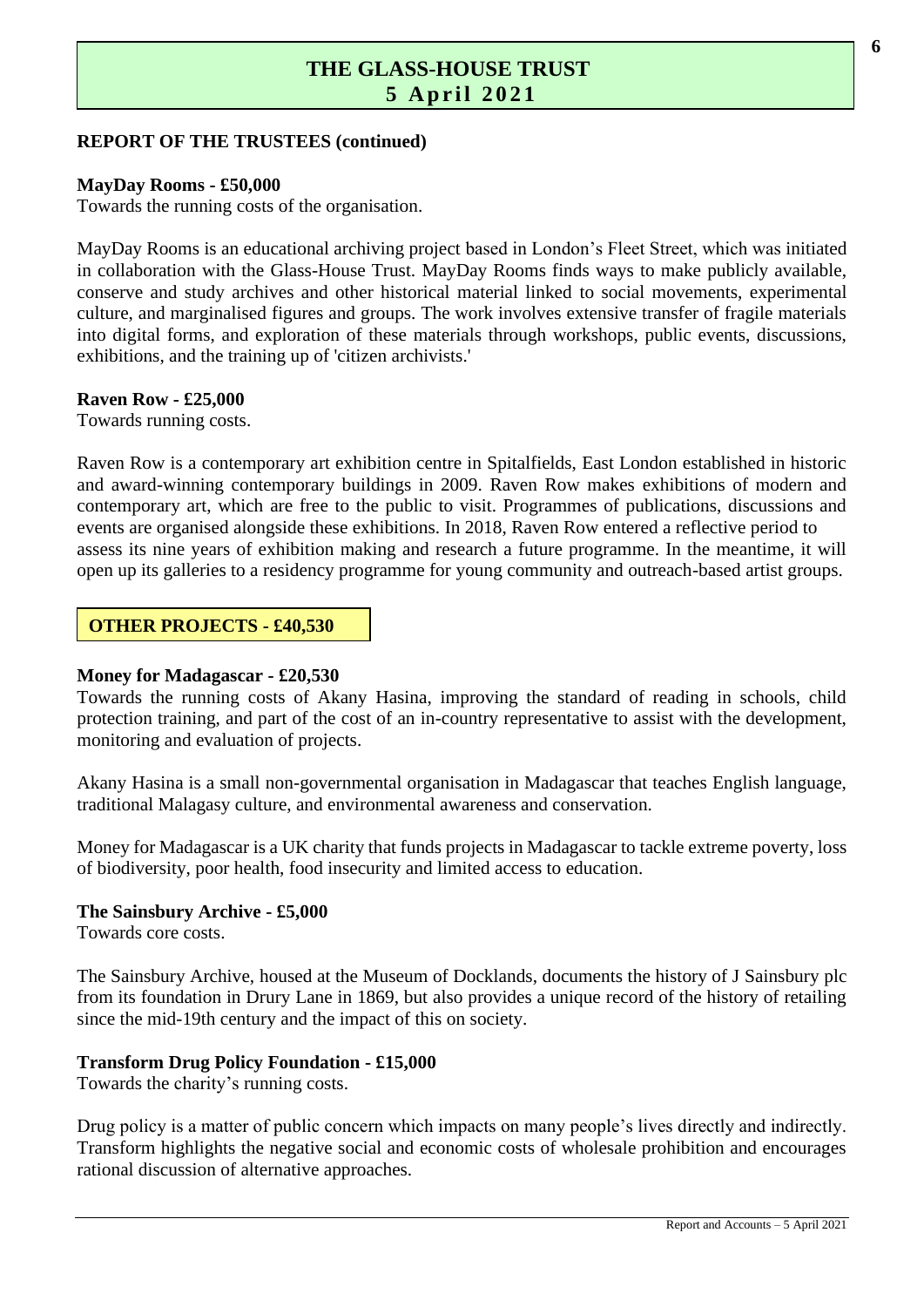Approved by the Board on 10 December 2021 and signed on their behalf by:

Alex Smery

………………………………. Alex Sainsbury – Trustee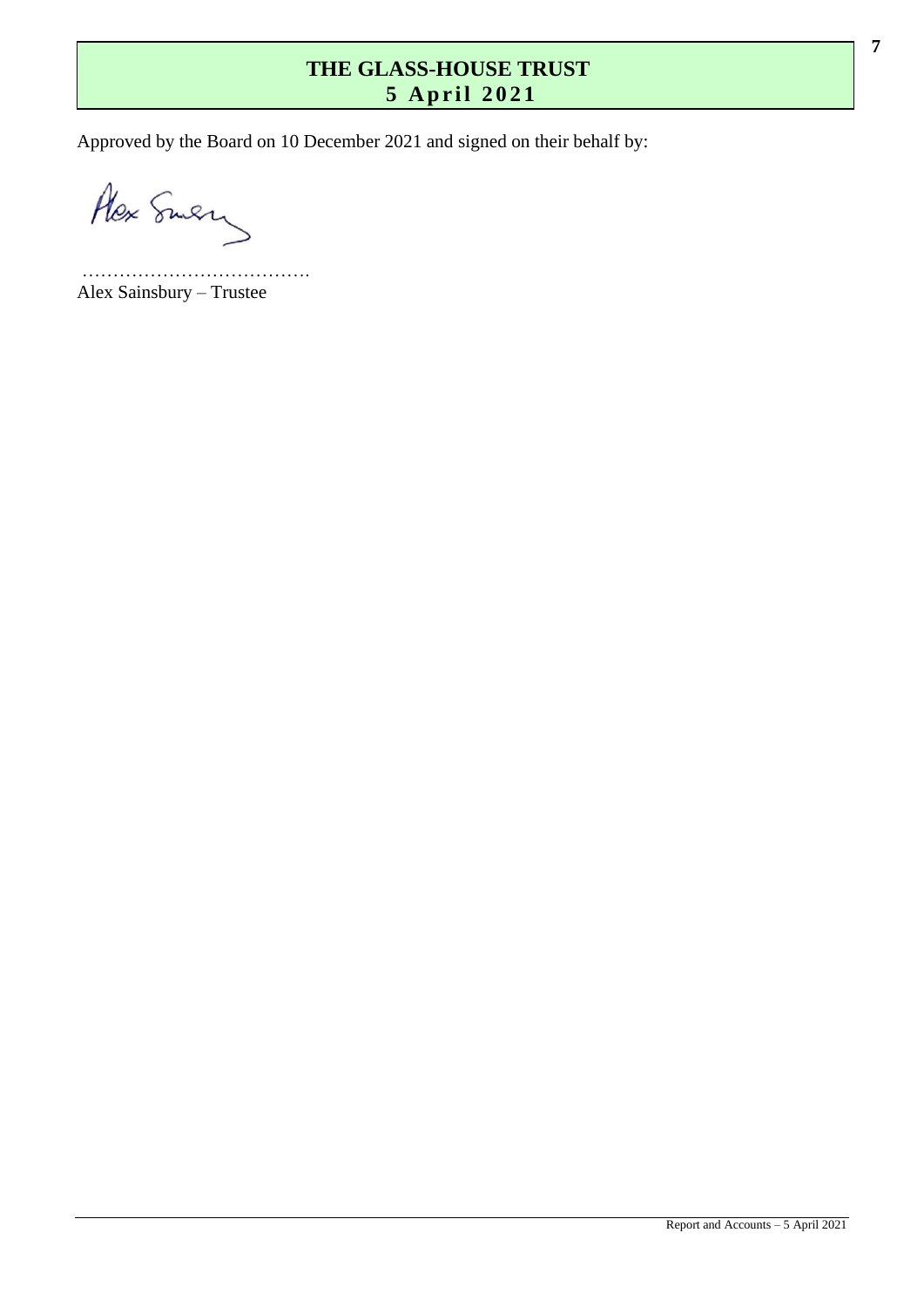#### **STATEMENT OF TRUSTEES' RESPONSIBILITIES**

The Trustees are responsible for preparing the Trustees' Report and the financial statements in accordance with applicable law and regulations.

Company law requires the trustees to prepare financial statements for each financial year in accordance with United Kingdom Generally Accepted Accounting Practice (United Kingdom Accounting Standards and applicable law).

Under company law the Trustees must not approve the financial statements unless they are satisfied that they give a true and fair view of the state of affairs of the charitable company/charity and of its net incoming resources for that period. In preparing these financial statements, the trustees are required to:

- select suitable accounting policies and then apply them consistently;
- make judgments and estimates that are reasonable and prudent;
- state whether applicable accounting standards have been followed, subject to any material departures disclosed and explained in the financial statements;
- prepare the financial statements on the going concern basis unless it is inappropriate to presume that the charity will continue to operate.

The Trustees are responsible for keeping proper accounting records that are sufficient to show and explain the charitable company's transactions and disclose with reasonable accuracy at any time the financial position of the charitable company and enable them to ensure that the financial statements comply with the Companies Act 2006. They are also responsible for safeguarding the assets of the charity and hence for taking reasonable steps for the prevention and detection of fraud and other irregularities.

So far as the Trustees are aware, there is no relevant audit information of which the charity's auditors are unaware. The trustees have each taken all the steps that they ought to have taken as Trustees in order to make themselves aware of any relevant audit information and to establish that the company's auditors are aware of that information.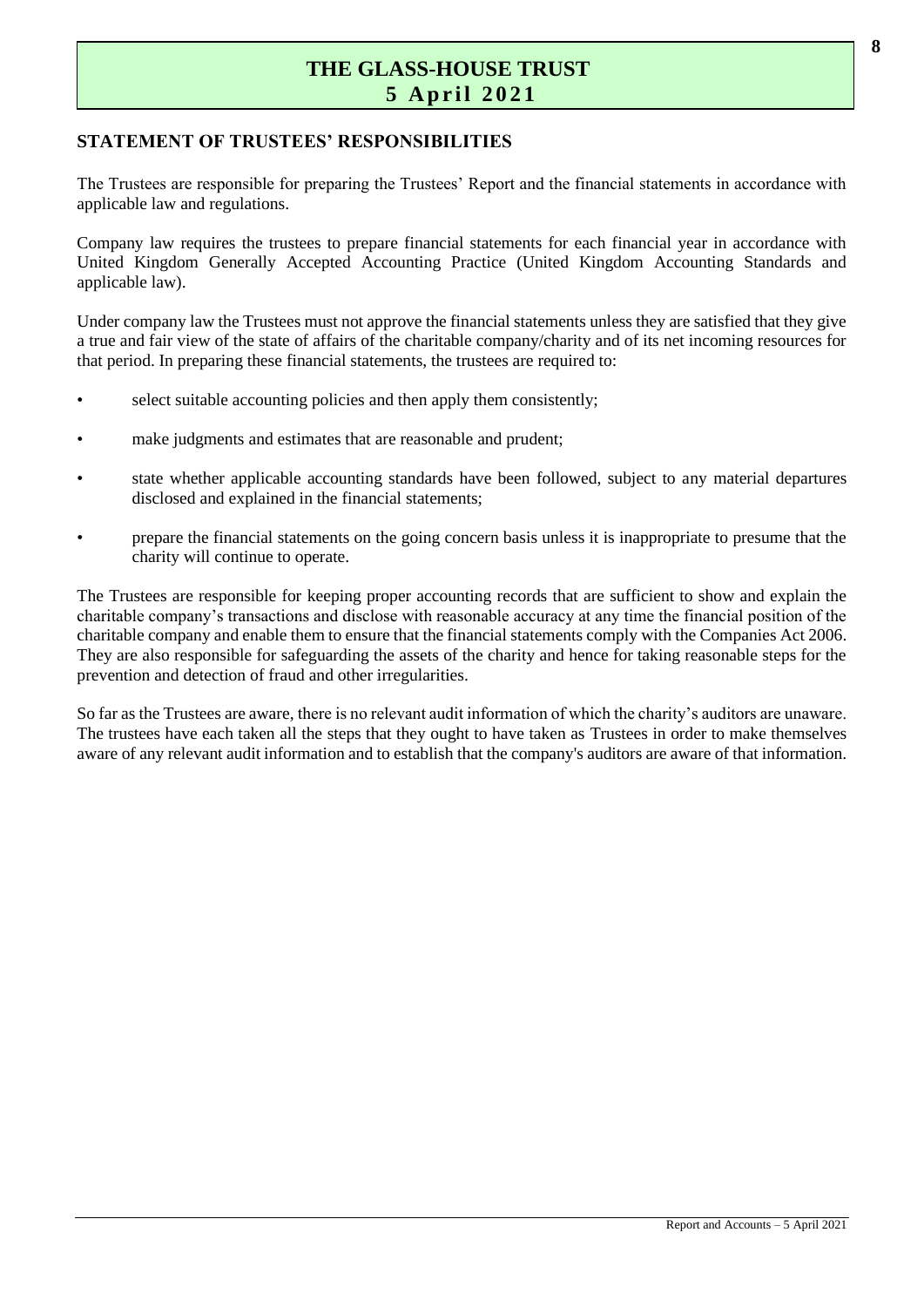#### **INDEPENDENT AUDITOR'S REPORT TO THE TRUSTEES OF THE GLASS-HOUSE TRUST**

#### **Opinion**

We have audited the financial statements of The Glass-House Trust ('the Charity') for the year ended 5 April 2021 which comprise the Statement of Financial Activities, the Balance Sheet, the Cash Flow Statement and notes to the financial statements, including significant accounting policies. The financial reporting framework that has been applied in their preparation is applicable law and United Kingdom Accounting Standards, including Financial Reporting Standard 102 The Financial Reporting Standard applicable in the UK and Republic of Ireland (United Kingdom Generally Accepted Accounting Practice).

In our opinion the financial statements:

- give a true and fair view of the state of the Charity's affairs as at 5 April 2021 and of its income and expenditure, for the year then ended;
- have been properly prepared in accordance with United Kingdom Generally Accepted Accounting Practice; and
- have been prepared in accordance with the requirements of the Charities Act 2011.

#### **Basis for opinion**

We conducted our audit in accordance with International Standards on Auditing (UK) (ISAs (UK)) and applicable law. Our responsibilities under those standards are further described in the Auditor's responsibilities for the audit of the financial statements section of our report. We are independent of the Charity in accordance with the ethical requirements that are relevant to our audit of the financial statements in the UK, including the FRC's Ethical Standard, and we have fulfilled our other ethical responsibilities in accordance with these requirements. We believe that the audit evidence we have obtained is sufficient and appropriate to provide a basis for our opinion.

#### **Conclusions relating to going concern**

In auditing the financial statements, we have concluded that the Trustee's use of the going concern basis of accounting in the preparation of the financial statements is appropriate.

Based on the work we have performed, we have not identified any material uncertainties relating to events or conditions that, individually or collectively, may cast significant doubt on the Charity's ability to continue as a going concern for a period of at least twelve months from when the financial statements are authorised for issue.

Our responsibilities and the responsibilities of the Trustees with respect to going concern are described in the relevant sections of this report.

#### **Other information**

The Trustees are responsible for the other information contained within the annual report. The other information comprises the information included in the annual report, other than the financial statements and our auditor's report thereon. Our opinion on the financial statements does not cover the other information and, except to the extent otherwise explicitly stated in our report, we do not express any form of assurance conclusion thereon.

Our responsibility is to read the other information and, in doing so, consider whether the other information is materially inconsistent with the financial statements or our knowledge obtained in the audit or otherwise appears to be materially misstated. If we identify such material inconsistencies or apparent material misstatements, we are required to determine whether this gives rise to a material misstatement in the financial statements themselves. If, based on the work we have performed, we conclude that there is a material misstatement of this other information, we are required to report that fact.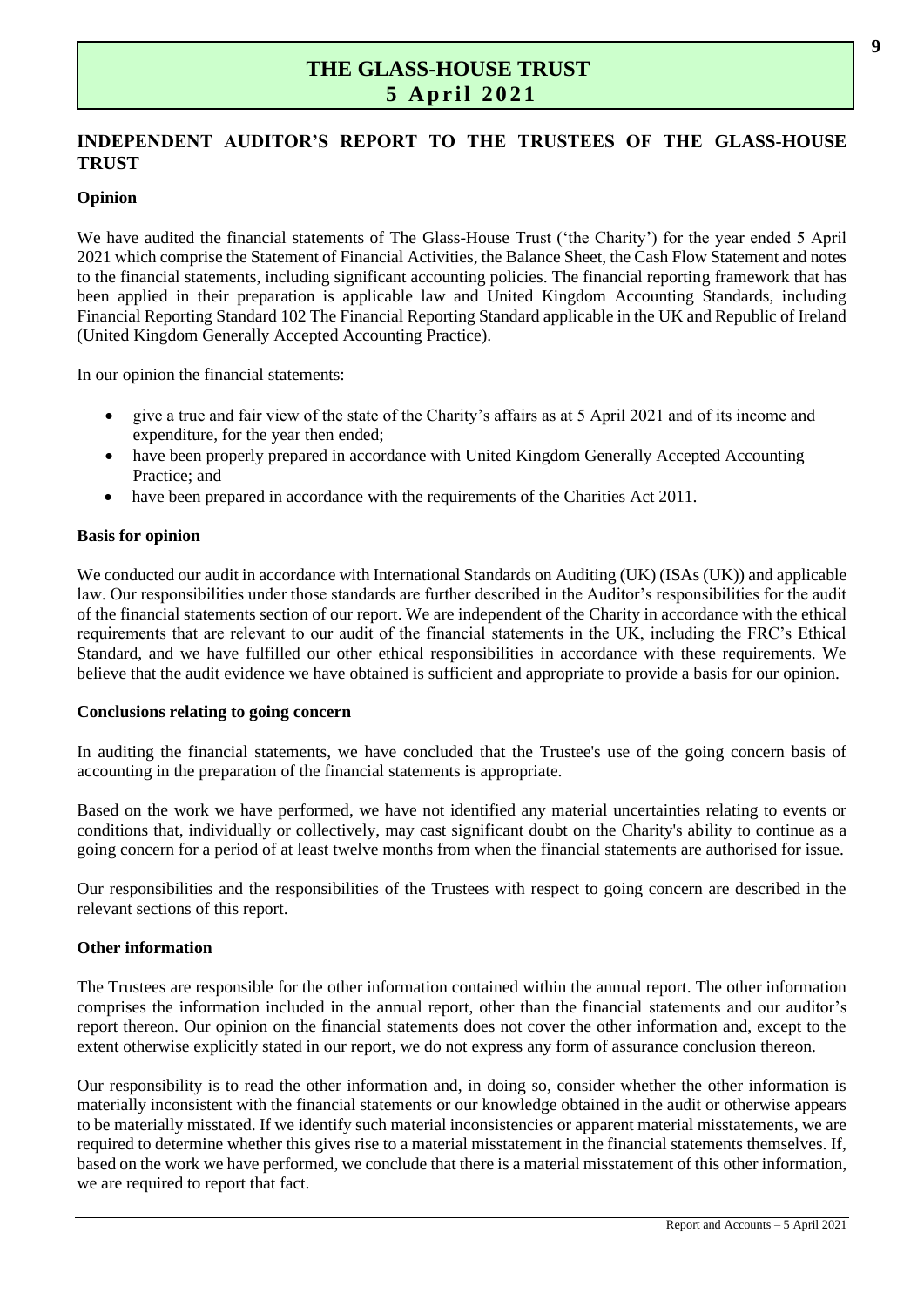We have nothing to report in this regard.

#### **Matters on which we are required to report by exception**

We have nothing to report in respect of the following matters in relation to which the Charities (Accounts and Reports) Regulations 2008 requires us to report to you if, in our opinion:

- the information given in the financial statements is inconsistent in any material respect with the Trustees' report; or
- sufficient and proper accounting records have not been kept by the Charity; or
- the financial statements are not in agreement with the accounting records and returns; or
- we have not received all the information and explanations we require for our audit.

#### **Responsibilities of Trustees**

As explained more fully in the Trustees' responsibilities statement set out on page 8, the Trustees are responsible for the preparation of the financial statements and for being satisfied that they give a true and fair view, and for such internal control as the Trustees determine is necessary to enable the preparation of financial statements that are free from material misstatement, whether due to fraud or error.

In preparing the financial statements, the Trustees are responsible for assessing the Charity's ability to continue as a going concern, disclosing, as applicable, matters related to going concern and using the going concern basis of accounting unless the Trustees either intend to liquidate the Charity or to cease operations, or have no realistic alternative but to do so.

#### **Auditor's responsibilities for the audit of the financial statements**

We have been appointed as auditor under section 144 of the Charities Act 2011 and report in accordance with the Acts and relevant regulations made or having effect thereunder.

Our objectives are to obtain reasonable assurance about whether the financial statements as a whole are free from material misstatement, whether due to fraud or error, and to issue an auditor's report that includes our opinion. Reasonable assurance is a high level of assurance, but is not a guarantee that an audit conducted in accordance with ISAs (UK) will always detect a material misstatement when it exists. Misstatements can arise from fraud or error and are considered material if, individually or in the aggregate, they could reasonably be expected to influence the economic decisions of users taken on the basis of these financial statements.

Details of the extent to which the audit was considered capable of detecting irregularities, including fraud and non-compliance with laws and regulations are set out below.

A further description of our responsibilities for the audit of the financial statements is located on the Financial Reporting Council's website at: [www.frc.org.uk/auditorsresponsibilities.](https://www.frc.org.uk/auditorsresponsibilities) This description forms part of our auditor's report.

#### **Extent to which the audit was considered capable of detecting irregularities, including fraud**

Irregularities, including fraud, are instances of non-compliance with laws and regulations. We identified and assessed the risks of material misstatement of the financial statements from irregularities, whether due to fraud or error, and discussed these between our audit team members. We then designed and performed audit procedures responsive to those risks, including obtaining audit evidence sufficient and appropriate to provide a basis for our opinion.

We obtained an understanding of the legal and regulatory frameworks within which the Charity operates, focusing on those laws and regulations that have a direct effect on the determination of material amounts and disclosures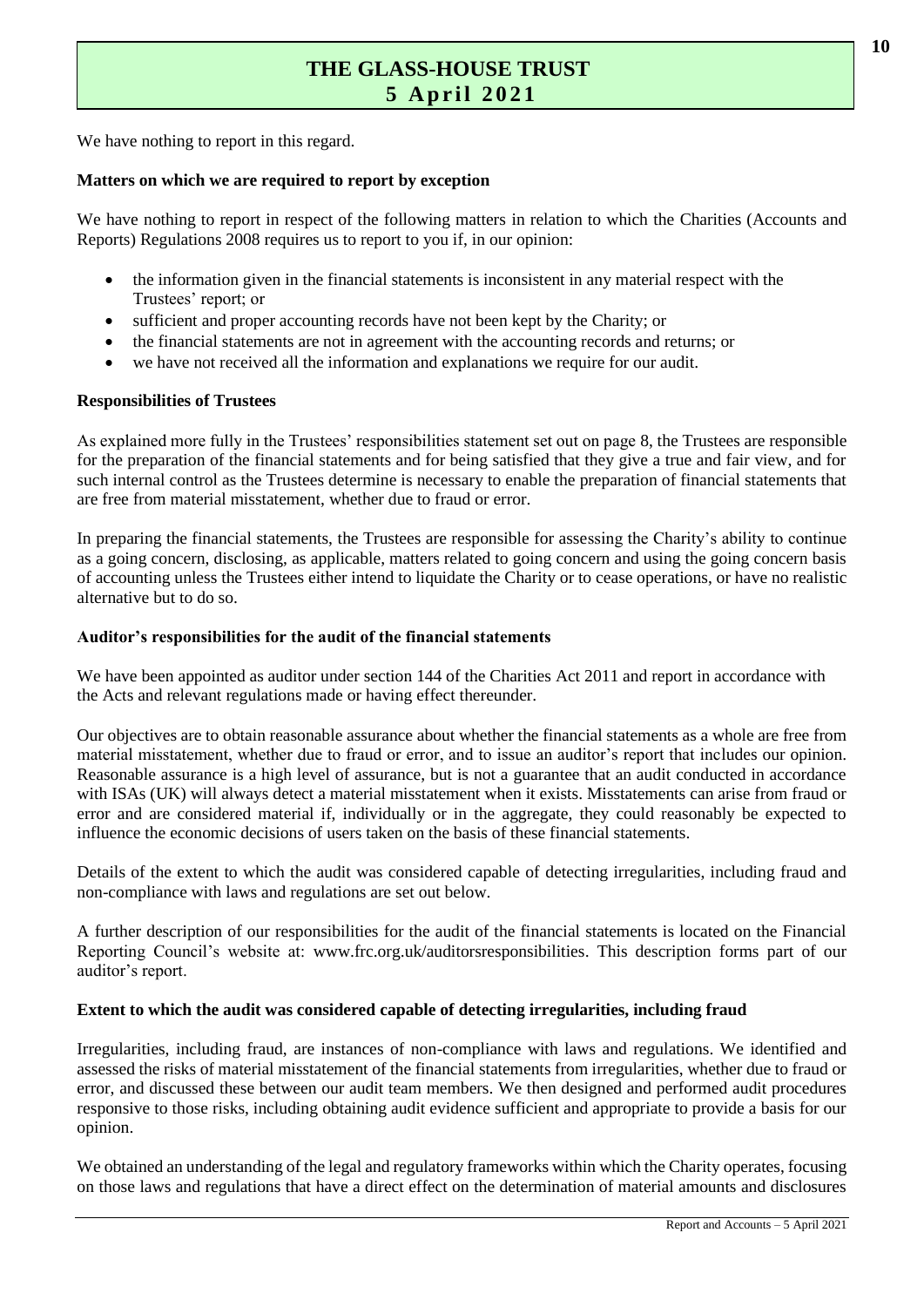in the financial statements. The laws and regulations we considered in this context were the Charities Act 2011 together with the Charities SORP (FRS 102). We assessed the required compliance with these laws and regulations as part of our audit procedures on the related financial statement items.

In addition, we considered provisions of other laws and regulations that do not have a direct effect on the financial statements but compliance with which might be fundamental to the Charity's ability to operate or to avoid a material penalty. We also considered the opportunities and incentives that may exist within the Charity for fraud. The laws and regulations we considered in this context for the UK operations were General Data Protection Regulation (GDPR).

Auditing standards limit the required audit procedures to identify non-compliance with these laws and regulations to enquiry of the Trustees and other management and inspection of regulatory and legal correspondence, if any.

We identified the greatest risk of material impact on the financial statements from irregularities, including fraud, to be within the override of controls by management. Our audit procedures to respond to these risks included enquiries of management about their own identification and assessment of the risks of irregularities, sample testing on the posting of journals, reviewing accounting estimates for biases, reviewing regulatory correspondence with the Charity Commission and reading minutes of meetings of those charged with governance.

Owing to the inherent limitations of an audit, there is an unavoidable risk that we may not have detected some material misstatements in the financial statements, even though we have properly planned and performed our audit in accordance with auditing standards. For example, the further removed non-compliance with laws and regulations (irregularities) is from the events and transactions reflected in the financial statements, the less likely the inherently limited procedures required by auditing standards would identify it. In addition, as with any audit, there remained a higher risk of non-detection of irregularities, as these may involve collusion, forgery, intentional omissions, misrepresentations, or the override of internal controls. We are not responsible for preventing noncompliance and cannot be expected to detect non-compliance with all laws and regulations.

#### **Use of our report**

This report is made solely to the Charity's Trustees, as a body, in accordance with Part 4 of the Charities (Accounts and Reports) Regulations 2008. Our audit work has been undertaken so that we might state to the Charity's Trustees those matters we are required to state to them in an auditor's report and for no other purpose. To the fullest extent permitted by law, we do not accept or assume responsibility to anyone other than the Charity and the Charity's Trustees as a body, for our audit work, for this report, or for the opinions we have formed.

Gave U.K. LLP

**Crowe U.K. LLP** Statutory Auditor

London

22 December 2021

Crowe U.K. LLP is eligible for appointment as auditor of the Charity by virtue of its eligibility for appointment as auditor of a company under section 1212 of the Companies Act 2006.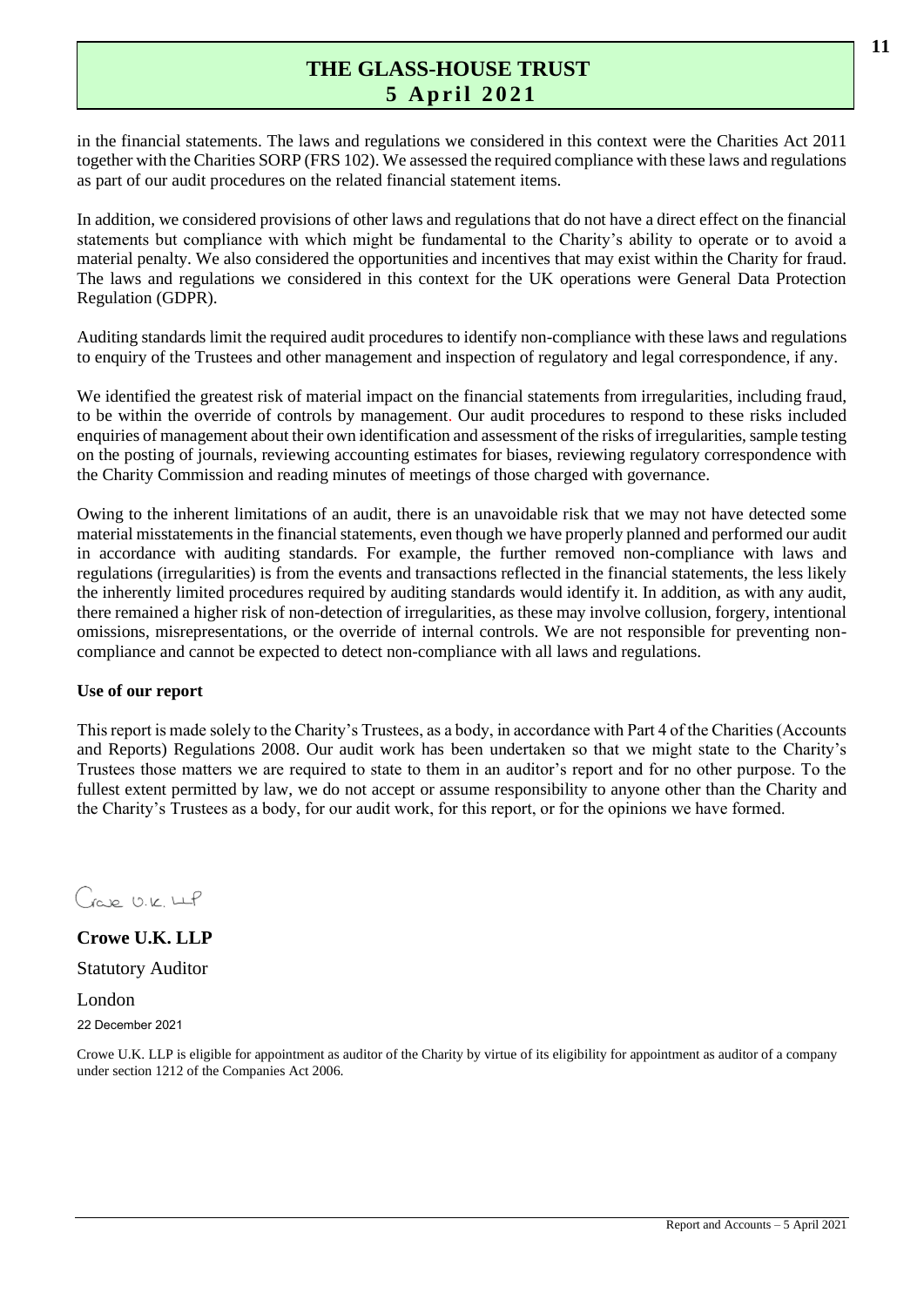## **THE GLASS-HOUSE TRUST**  $\overline{5}$  April 2021

#### **STATEMENT OF FINANCIAL ACTIVITIES**

#### **FOR THE YEAR ENDED 5 APRIL 2021**

|                                                                      | Unrestricted     | <b>Expendable</b>        | <b>Total Funds</b> | <b>Total Funds</b> |
|----------------------------------------------------------------------|------------------|--------------------------|--------------------|--------------------|
| <b>Notes</b>                                                         | <b>Funds</b>     | <b>Endowment</b>         | 2021               | 2020               |
|                                                                      | £                | £                        | £                  | $\mathbf f$        |
| Income:                                                              |                  |                          |                    |                    |
| $\mathfrak{Z}$<br>Investments                                        | 192,144          |                          | 192,144            | 203,337            |
| Bank deposit interest                                                | 58               |                          | 58                 | 2,593              |
| <b>Total income and endowments</b>                                   | 192,202          | $\overline{\phantom{a}}$ | 192,202            | 205,930            |
| <b>Cost of raising funds:</b>                                        |                  |                          |                    |                    |
| Investment management costs                                          |                  | 24,415                   | 24,415             | 25,580             |
| <b>Charitable activities</b>                                         |                  |                          |                    |                    |
| Grant-making:                                                        |                  |                          |                    |                    |
| Grant expenditure<br>$\overline{4}$                                  | 395,530          |                          | 395,530            | 391,000            |
| 5<br>Support costs                                                   | 66,163           |                          | 66,163             | 65,361             |
| Cost of grant-making                                                 | 461,693          |                          | 461,693            | 456,361            |
| <b>Total expenditure</b>                                             | 461,693          | 24,415                   | 486,108            | 481,941            |
| Net operating deficit                                                | (269, 491)       | (24, 415)                | (293,906)          | (276,011)          |
| Net gains/(losses) on investment<br>8                                | $\boldsymbol{0}$ | 1,307,811                | 1,307,811          | (1,040,394)        |
| Loss on foreign exchange                                             |                  | (35,780)                 | (35,780)           | (35,461)           |
| Transfers between funds<br>11                                        | 269,491          | (269, 491)               |                    |                    |
| Net movement in funds                                                |                  | 978,125                  | 978,125            | (1,351,866)        |
| <b>Reconciliation of funds:</b><br>Total funds brought forward<br>11 |                  | 9,449,712                | 9,449,712          | 10,801,578         |
| <b>Total funds carried forward</b>                                   |                  | 10,427,837               | 10,427,837         | 9,449,712          |

The notes on pages 15 to 24 form part of these accounts.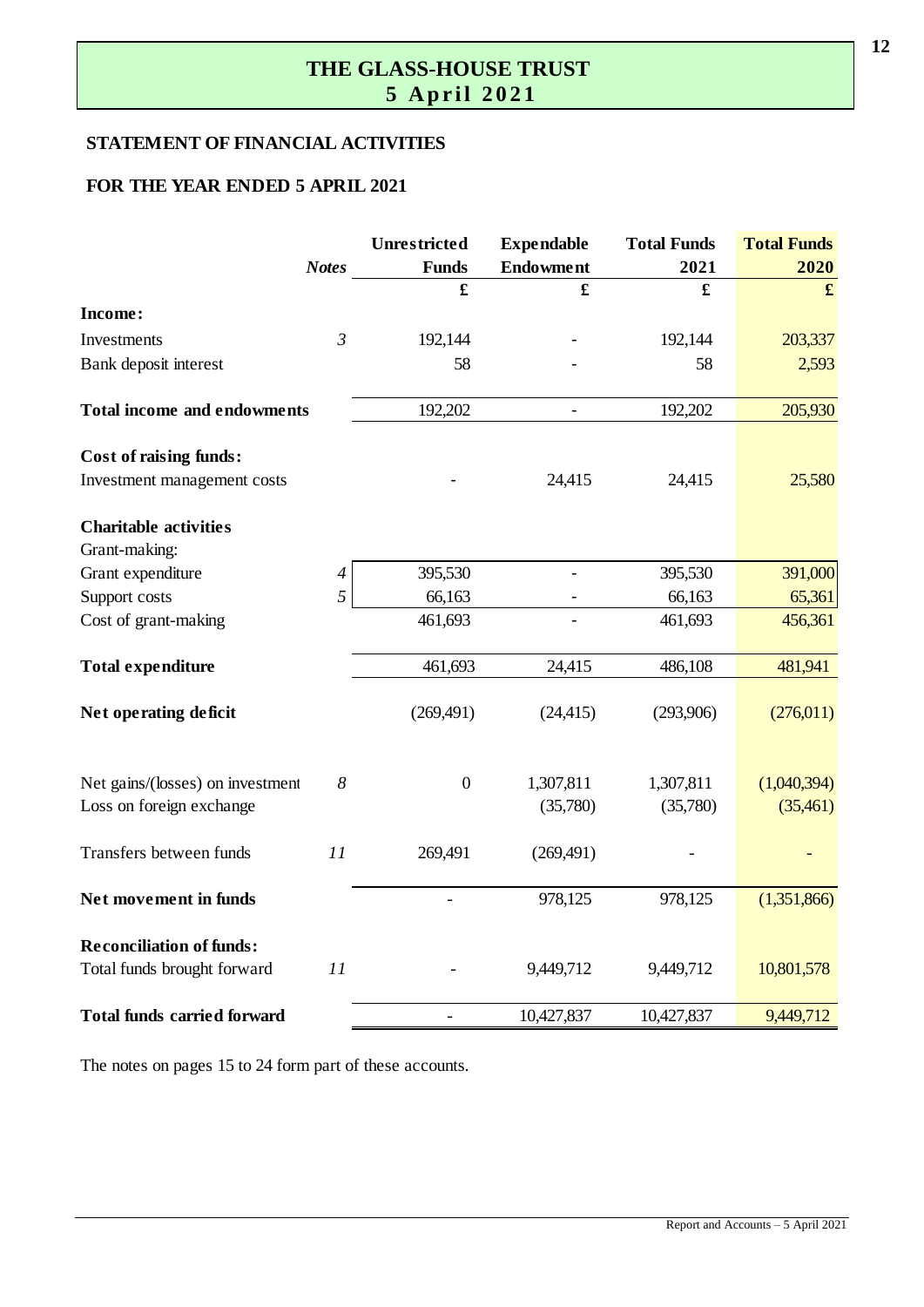#### **BALANCE SHEET**

#### **AS AT 5 APRIL 2021**

|                                               | <b>Notes</b>     |             | 2021        | 2020        |
|-----------------------------------------------|------------------|-------------|-------------|-------------|
|                                               |                  | $\mathbf f$ | $\mathbf f$ | $\mathbf f$ |
| <b>FIXED ASSETS</b>                           |                  |             |             |             |
| Tangible fixed assets                         | $\boldsymbol{7}$ |             | 1,387,468   | 1,419,423   |
| Investments                                   | 8                |             | 9,109,305   | 8,020,934   |
|                                               |                  |             | 10,496,773  | 9,440,357   |
| <b>CURRENT ASSETS</b>                         |                  |             |             |             |
| Debtors                                       | 9                | 15,271      |             | 2,531       |
| Cash at bank and in hand                      |                  | 336,756     |             | 391,888     |
|                                               |                  | 352,027     |             | 394,419     |
| <b>CURRENT LIABILITIES</b>                    |                  |             |             |             |
| Creditors - amounts falling due within 1 year | 10               | (420,963)   |             | (385,064)   |
| NET CURRENT (LIABILITIES) / ASSETS            |                  |             | (68,936)    | 9,355       |
| <b>NET ASSETS</b>                             |                  |             | 10,427,837  | 9,449,712   |
|                                               |                  |             |             |             |
| <b>CAPITAL FUNDS</b>                          |                  |             |             |             |
| Expendable endowment                          | 11               |             | 10,427,837  | 9,449,712   |
| <b>INCOME FUNDS</b>                           |                  |             |             |             |
| Unrestricted funds                            | 11               |             |             |             |
|                                               |                  |             | 10,427,837  | 9,449,712   |

The financial statements were approved and authorised for issue by the Trustees on 10 December 2021 and were signed on their behalf by :

Alex Smen

…………………………………………… TRUSTEE

The notes on pages 15 to 24 form part of these accounts.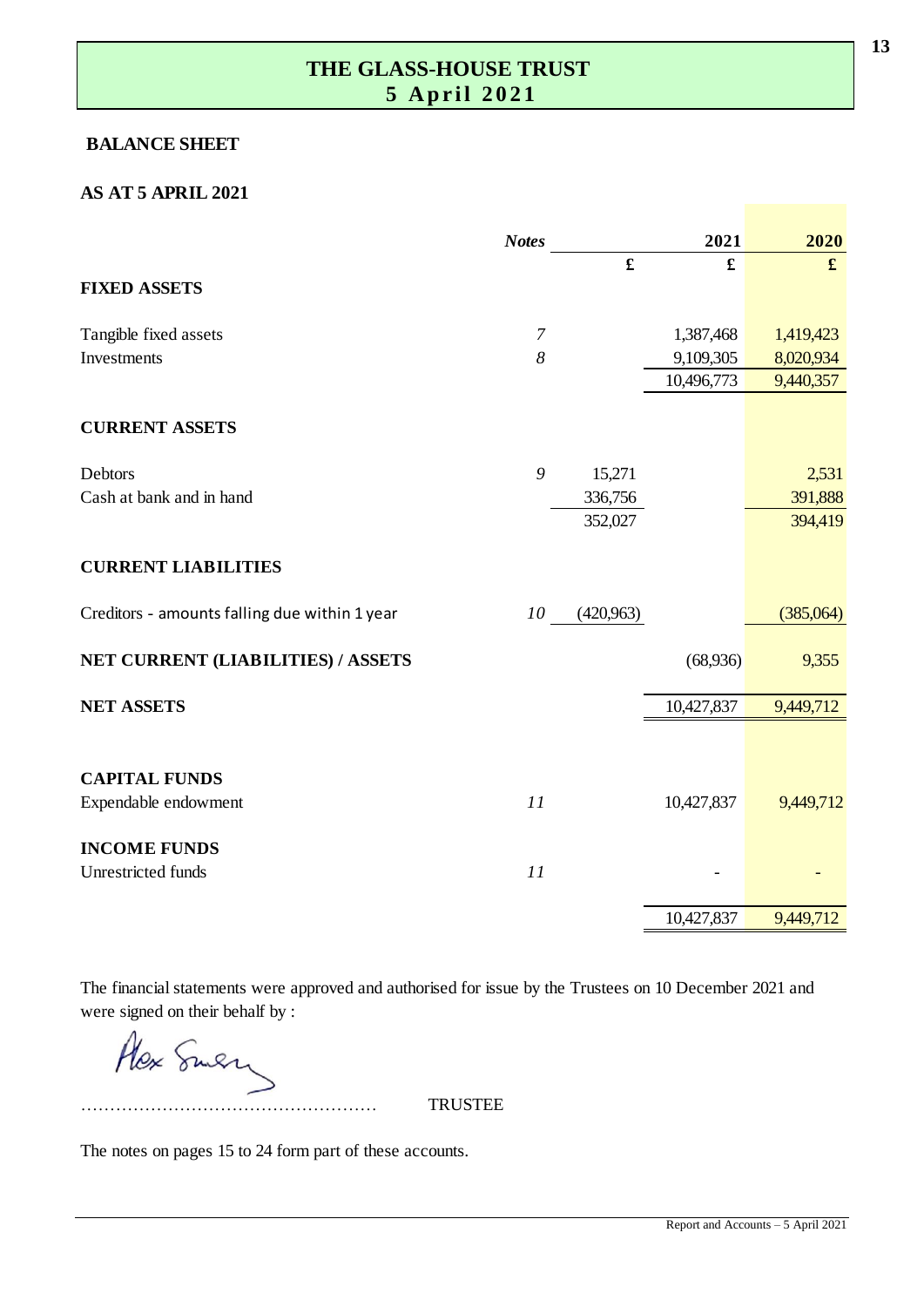#### **CASH FLOW STATEMENT FOR THE YEAR ENDED 5 APRIL 2021**

#### **RECONCILIATION OF NET EXPENDITURE TO NET CASH OUTFLOW FROM OPERATING ACTIVITIES**

|                                                                | 2021        | 2020        |
|----------------------------------------------------------------|-------------|-------------|
|                                                                |             | £           |
| Cash flows from operating activities                           |             |             |
| Net cash used in operating activities                          | (428,988)   | (343,824)   |
| <b>Cash flows from investing activities</b>                    |             |             |
| Dividends and income                                           | 192,202     | 205,930     |
| Purchase of investments                                        | (2,854,765) | (5,553,686) |
| Purchase of fixed assets                                       | (2,007)     |             |
| Sale of investments                                            | 1,999,279   | 5,879,795   |
| Net cash provided by investing activities                      | (665,291)   | 532,039     |
|                                                                |             |             |
| Change in cash and cash equivalents in the year                | (1,094,279) | 188,215     |
| Cash and cash equivalents at the beginning of the year         | 1,476,484   | 1,288,269   |
| Cash and cash equivalents at the end of the year               | 382,205     | 1,476,484   |
|                                                                |             |             |
| Reconciliation of net cash provided by operating activities    | 2021        | 2020        |
|                                                                | £           |             |
| Net movement in funds as per statement of financial activities | 978,125     | (1,351,866) |
| (Gains)/losseson investments                                   | (1,307,811) | 1,040,394   |
| Dividends and income                                           | (192,202)   | (205,930)   |
| <b>Exchange</b> losses                                         | 35,780      | 35,461      |
| Depreciation charge                                            | 33,961      | 33,674      |
| Decrease in debtors                                            | (12,740)    | 3,250       |
| Increase in creditors                                          | 35,899      | 101,193     |
| Net cash used in operating activities                          | (428,988)   | (343, 824)  |

#### **Analysis of the balance of cash as shown in the balance sheet**

|                                                           |         |           | Change in   |
|-----------------------------------------------------------|---------|-----------|-------------|
|                                                           | 2021    | 2020      | ve ar       |
|                                                           |         |           |             |
| Cash at bank and in hand                                  | 336,756 | 391,888   | (55,132)    |
| Cash balances held by investment manager for reinvestment | 45,449  | 1,084,596 | (1,039,147) |
|                                                           | 382,205 | 1,476,484 | (1,094,279) |

The notes on pages 15 to 24 form part of these accounts.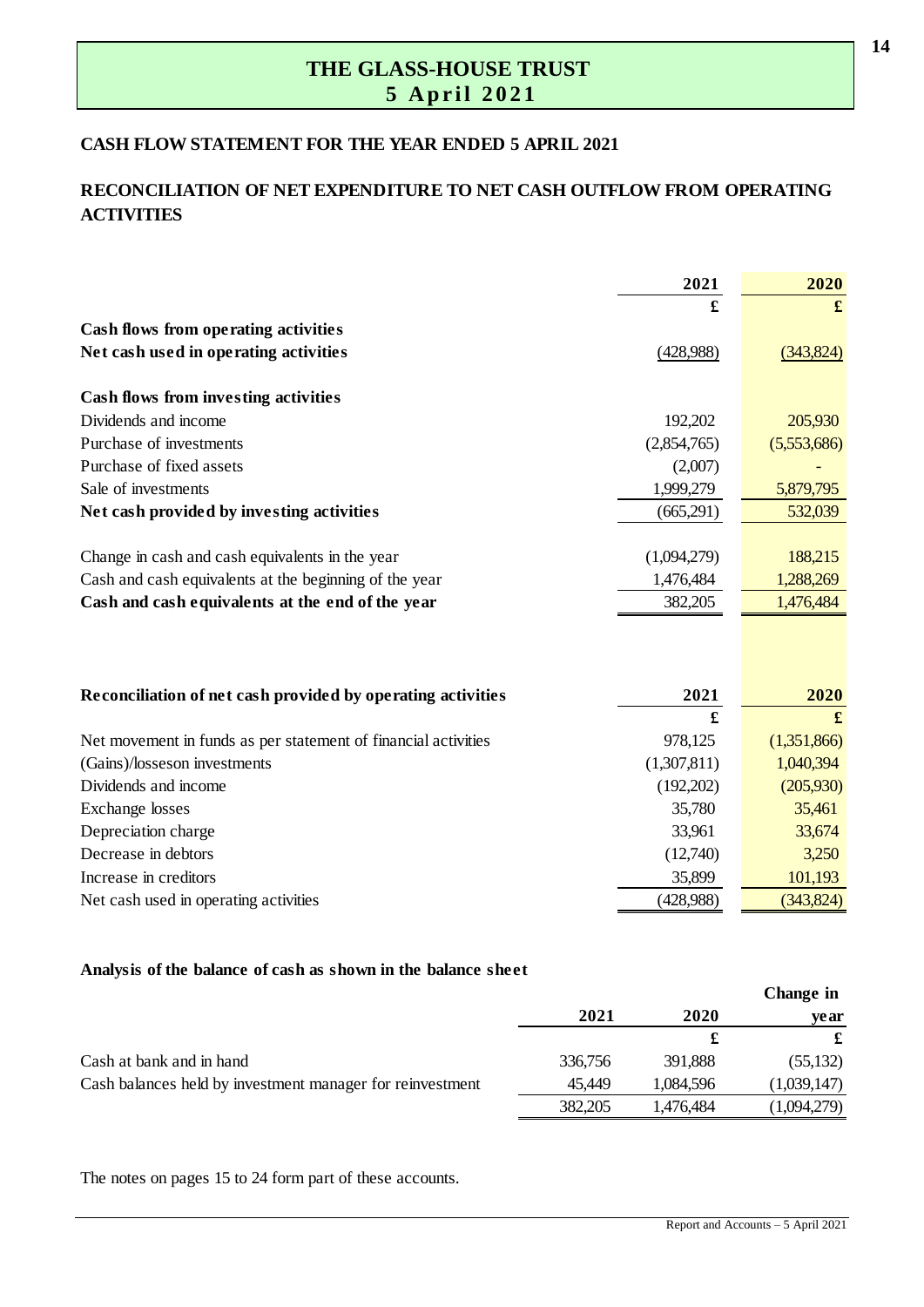# **NOTES TO THE ACCOUNTS 1 . STATUTORY**

**The charity is a company limited by guarantee (registered number 7866189), which is incorporated and** The charity is a company limited by guarantee (registered number 7866189), which is incorporated and domiciled in the UK and is a public benefit entity. The address of the registered office is The Peak, 5 Wilton Road, London SW1V 1AP.

#### **2 . PRINCIPAL ACCOUNTING POLICIES**

#### **a) Basis of preparation**

The financial statements have been prepared in accordance with Companies Act 2006 and the Experiences of preparation<br>The financial statements have been prepared in accordance with Companies Act 2006 and the<br>Charities SORP (FRS102) applicable to charities preparing their accounts in accordance with the<br>Financial Financial statements have been prepared in accordance with Companies Act 2006 and the<br>Charities SORP (FRS102) applicable to charities preparing their accounts in accordance with the<br>Financial Reporting Standard applicable 2011 and UK Generally Accepted Practice as it applies from 1 January 2015. Financial Reporting Standard applicable in the UK and Republic of Ireland and the Charities Act 2011 and UK Generally Accepted Practice as it applies from 1 January 2015.<br>The trust constitutes a public benefit entity as de

The trust constitutes a public benefit entity as defined by FRS 102.

of the charity.

Having assessed the Trust's financial position and plans for the foreseeable future, the Trustees In the view of the Trustees, there are no material uncertainties casting doubt on the going concern<br>of the charity.<br>Having assessed the Trust's financial position and plans for the foreseeable future, the Trustees<br>are sati basis.

The investment portfolio has performed strongly during the year and has recovered the reduction

are satisfied that it remains appropriate to prepare the financial statements on the going concern<br>basis.<br>The investment portfolio has performed strongly during the year and has recovered the reduction<br>The endowment assets the investment portfolio has performed strongly during the year and has recovered the reduction<br>The endowment assets of the Trust remain significant and these will continue to return income to<br>the Trust. The level of incom continue to pay out to its beneficiaries in accordance with the Trust's objects.

#### **b) Income**

- (i) Income is shown gross which includes the associated tax credit unless the taxs o deducted is considered irrecoverable.
- (ii) Dividends are included by reference to their due dates.
- $(iii)$ Interest is included when receivable.

#### **c) Expenditure**

Costs of generating funds represent amounts paid to the Trust's external investment advisors.

Penditure<br>Costs of generating funds represent amounts paid to the Trust's external investment advisors.<br>Charitable activities expenditure comprises grants and donations awarded by the Trustees in<br>accordance with the criter accordance with the criteria set out in the Trust Deed, together with grant related support costs. Charitable activities expenditure comprises grants and donations awarded by the Trustees in accordance with the criteria set out in the Trust Deed, together with grant related support costs.<br>Grants for which there is a leg

accordance with the criteria set out in the Trust Deed, together with grant related support costs.<br>Grants for which there is a legally binding commitment are accounted for within the Statement of Financial Activities. Paym within grants payable in the Statement of Financial Activities. Other grants are accounted for in the Statement of Financial Activities when conditions attaching to the grant are fulfilled. Financial Activities. Payments that are due within one year of the period-end date are included<br>within grants payable in the Statement of Financial Activities. Other grants are accounted for in the<br>Statement of Financial A

commitment but not accrued as expenditure (see note 4).

Grant related support costs represent staff, office and governance costs incurred in managing the grant award programme.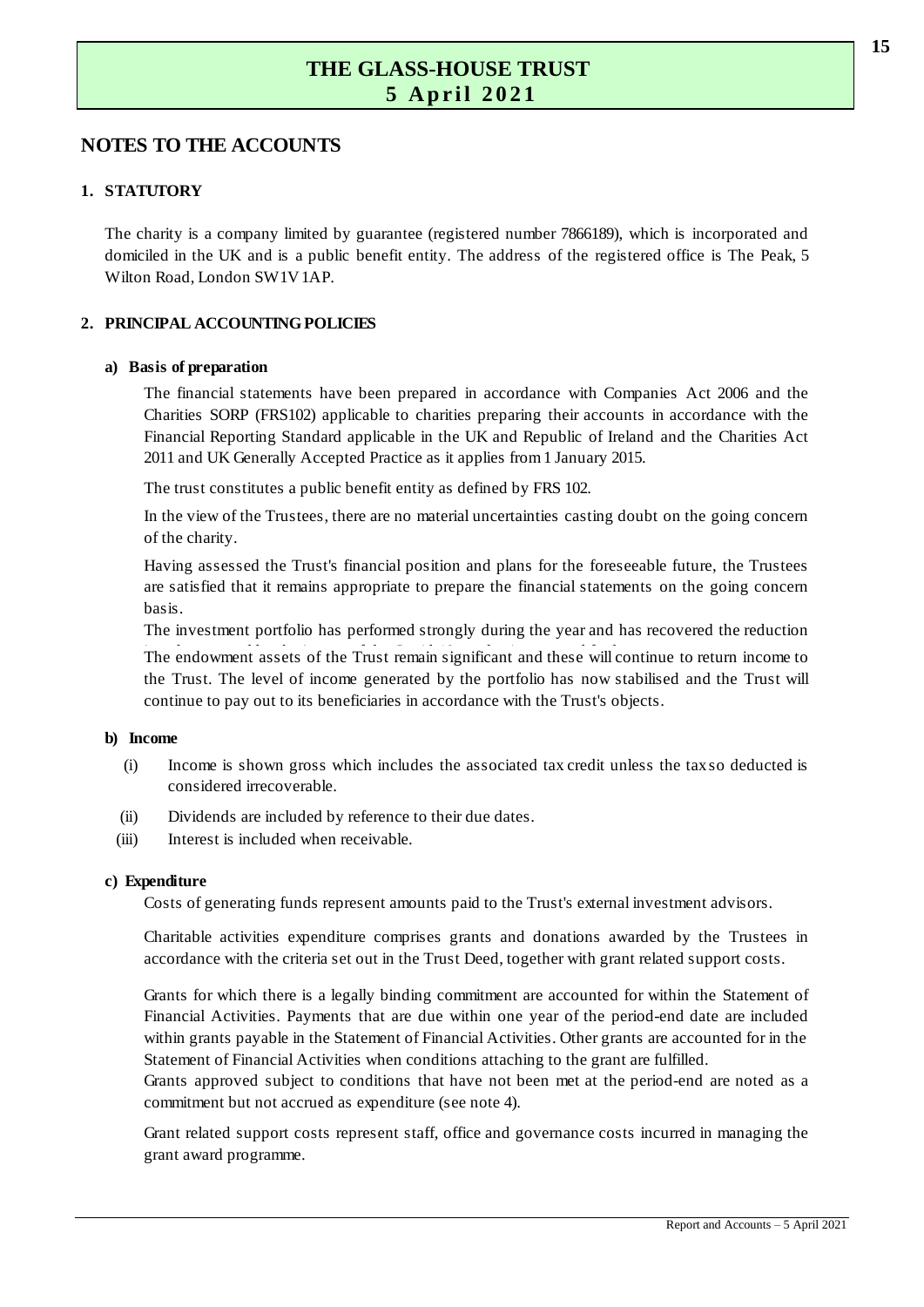#### **2 . ACCOUNTING POLICIES (cont …)**

#### **d) Investments**

Net realised and unrealised gains and losses are reflected in the Statement of Financial Activities.

Investments in shares are shown at mid market value, while investments in managed funds are shown at bid value.

Disposals are accounted for using market value at disposal date.

#### **e) Cost of administration**

These costs include a share of the staff and office costs of the joint offices of the Sainsbury Family of administration<br>These costs include a share of the staff and office costs of the joint offices of the Sainsbury Family<br>Charitable Trusts, which are allocated in proportion to the time spent on Trust matters and grants<br>pa paid. Charitable Trusts, which are allocated in proportion to the time spent on Trust matters and grants<br>paid.<br>Wernance costs<br>Governance costs comprise all costs involving the public accountability of the charity and its

#### **f) Governance costs**

compliance with regulation and good practice. These costs include fees for statutory audit and legal fees where relevant.

#### **g) Financial Instruments**

The Trust has financial assets and financial liabilities of a kind that qualify as basic financial instruments. Basic financial instruments are initially recognised at transaction value and subsequently measured at amortised cost using the effective interest method. Financial assets held at amortised cost comprise cash at bank and in hand, together with accrued interest and other debtors. Financial liabilities held at amortised cost comprise grants payable and accruals. Investments, including bonds held as part of an investment portfolio, are held at fair value at the balance sheet date, with gains and losses being recognised within income and expenditure.

balance sheet date, with gains and losses being recognised within income and expenditure. Investments, including bonds held as part of an investment portfolio, are held at fair value at the balance sheet date, with gains and losses being recognised within income and expenditure.<br>At the balance sheet date the ch

£6,936,339).

#### **h) Cash and cash equivalents**

Cash and cash equivalents include cash at bank and in hand, and short term deposits.

#### **i) Fixed assets**

Fixed assets are depreciated at rates which reflect their useful life to the Trust. The following rate has been used:

Leasehold improvements (excluding land) - Over the remaining life of the lease.

Freehold property - 2% per annum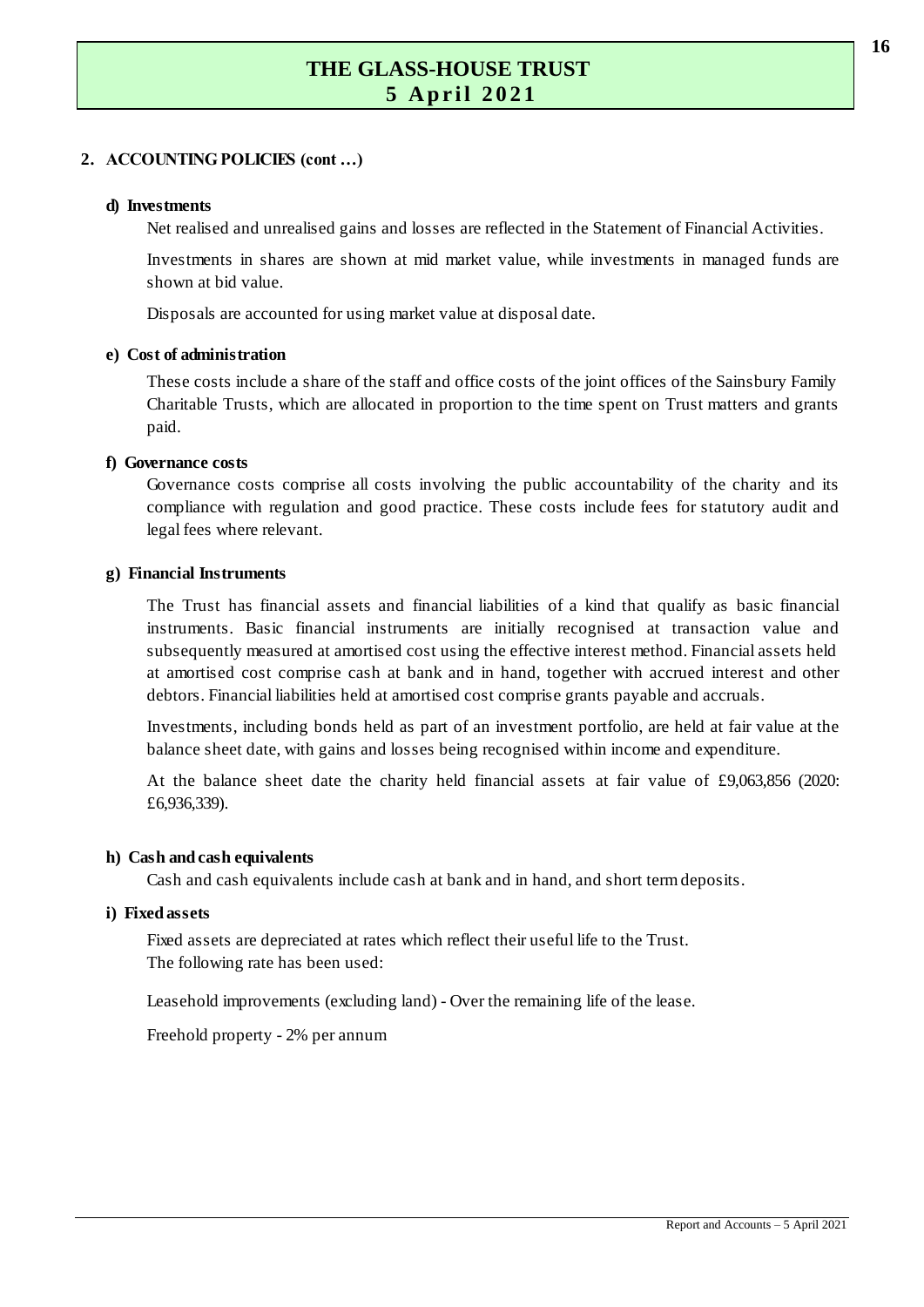#### **2 . ACCOUNTING POLICIES (cont …)**

#### **j) Critical accounting judgements and key sources of estimation uncertainty**

In the application of the charity's accounting policies, which are described in note 2, Trustees are required to make judgements, estimates and assumptions about the carrying values of assets and liabilities that are not readily apparent from other sources. The estimates and underlying In the application of the charity's accounting policies, which are described in note 2, Trustees are required to make judgements, estimates and assumptions about the carrying values of assets and liabilities that are not r relevant. Actual results may differ from these estimates. The estimates are based on historical experience and other factors that are considered to be<br>relevant. Actual results may differ from these estimates.<br>The estimates and underlying assumptions are reviewed on an ongoing bas

Exercise only that period, or in the period of the revision and future periods if the revision affects<br>the current and future periods.<br>In the view of the Trustees, no assumptions concerning the future or estimation uncerta accounting estimates are recognised in the period in which the estimate is revised if the revision The estimates and underlying assumptions are reviewed on an ongoing basis. Revisions to accounting estimates are recognised in the period in which the estimate is revised if the revision affects only that period, or in the the current and future periods.

affecting assets and liabilities at the balance sheet date are likely to result in a material adjustment to their carrying amounts in the next financial year.<br> **3. INVESTMENT INCOME** affecting assets and liabilities at the balance sheet date are likely to result in a material adjustment<br>to their carrying amounts in the next financial year. to their carrying amounts in the next financial year.

Income received on investments may be analysed as follows:

| Income received on investments may be analysed as follows: |         |               |         |             |
|------------------------------------------------------------|---------|---------------|---------|-------------|
|                                                            |         | 2021          |         | <i>2020</i> |
|                                                            |         | $\frac{0}{0}$ |         | %           |
| Fixed Interest                                             | 44,076  | 23            | 39,050  | 19          |
| U.K. Equities                                              | 73,950  | 38            | 87,872  | 43          |
| Overseas equities                                          | 74,118  | 39            | 76,415  | 38          |
|                                                            | 192,144 | 100           | 203,337 | 100         |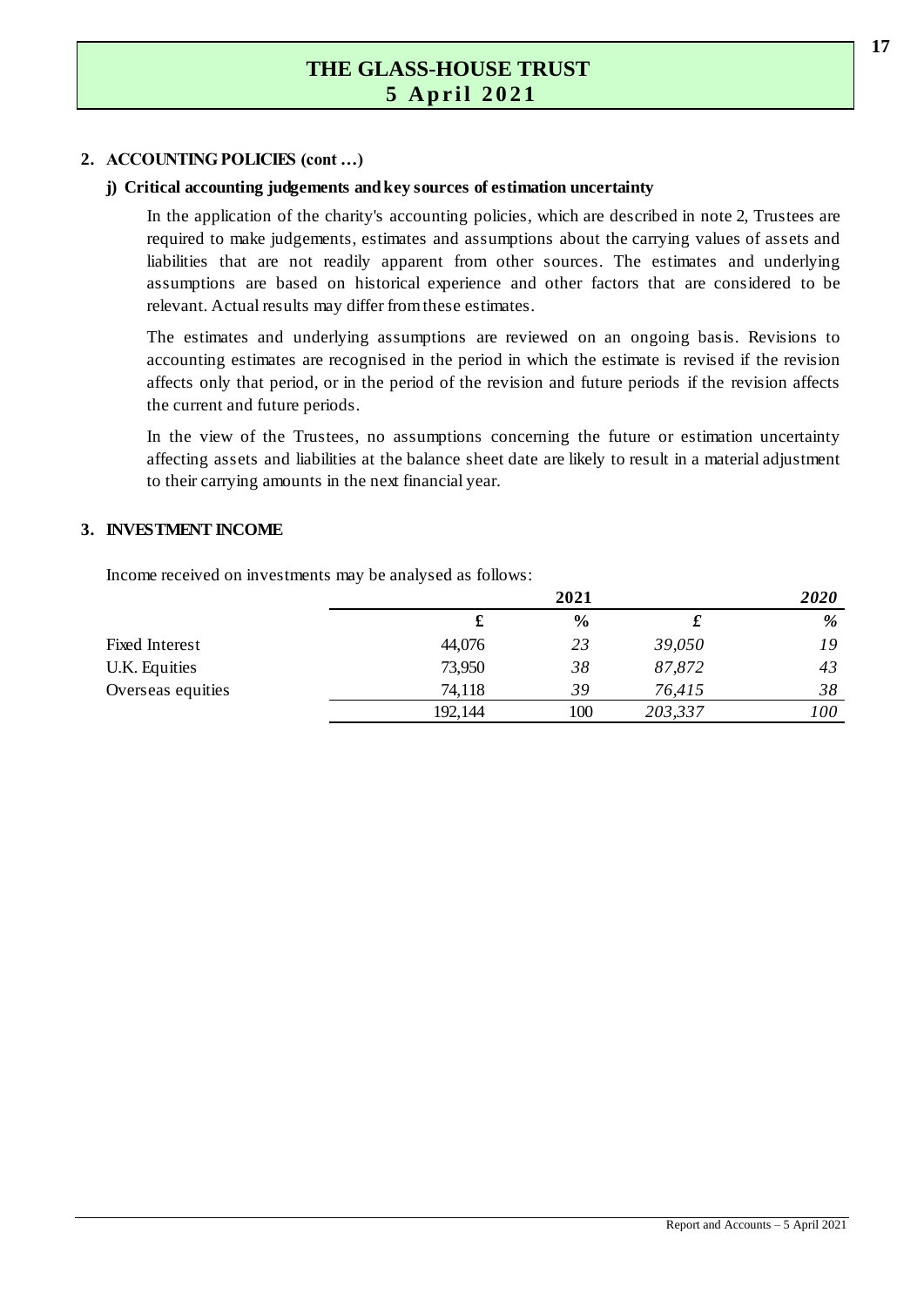# **NOTES TO THE ACCOUNTS 4 . GRANTS PAYABLE**

|                                                     |           | 2021       |            | 2020       |
|-----------------------------------------------------|-----------|------------|------------|------------|
|                                                     | £         | £          | $\pmb{f}$  | £          |
| Reconciliation of grants payable:                   |           |            |            |            |
| Commitments at 6 April 2020                         |           | 375,000    |            | 275,530    |
| Grants not accrued at 6 April 2020                  | 770,530   |            |            |            |
| Grants approved in the period                       |           |            | 1,161,530  |            |
| Grants not accrued at 5 April 2021                  | (375,000) |            | (770, 530) |            |
| Grants payable for the period                       |           | 395,530    |            | 391,000    |
| Grants paid/refunded during the period              |           | (370, 530) |            | (291, 530) |
| Commitments at 5 April 2021                         |           | 400,000    |            | 375,000    |
| Commitments at 5 April 2021 are payable as follows: |           |            |            |            |
|                                                     |           | 2021       |            | 2020       |
|                                                     |           | £          |            | £          |
| Within one year (note 10)                           |           | 400,000    |            | 375,000    |

#### **Commitments**

In addition to the amounts committed and accrued noted above, the Trustees have also authorised certain grants that are subject to the recipient fulfilling certain conditions. The total amount authorised but not accrued as expenditure at 5 April 2021 was £375,000 (2020: £770,530).

The amounts payable in the year included the following:

|                                         | £       |
|-----------------------------------------|---------|
| <b>Projects Initiated by Trustees</b>   |         |
| A Space                                 | 55,000  |
| Glass-House Community-Led Design        | 100,000 |
| Mayday Rooms                            | 50,000  |
| Raven Row                               | 25,000  |
| <b>Other Projects</b>                   |         |
| <b>Four Corners Books</b>               | 100,000 |
| Money for Madagascar                    | 20,530  |
| The Sainsbury Archive                   | 5,000   |
| <b>Transform Drug Policy Foundation</b> | 15,000  |
|                                         | 370,530 |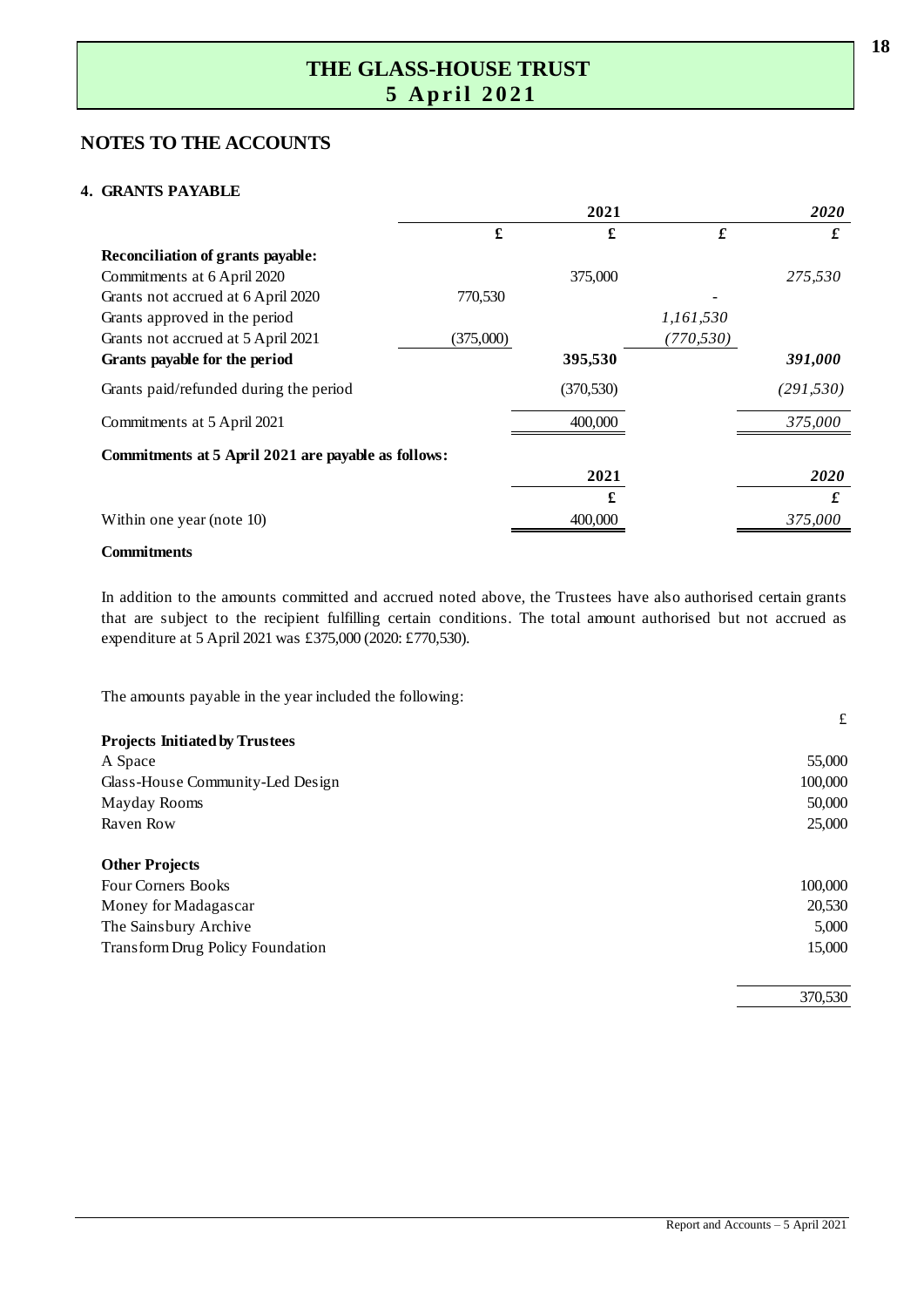#### **NOTES TO THE ACCOUNTS**

#### **5 . GRANT RELATED SUPPORT COSTS**

|                               |                          |               |                   | 2021         | 2020         |
|-------------------------------|--------------------------|---------------|-------------------|--------------|--------------|
|                               | <b>Accommodation for</b> |               | Grant- Governance | <b>Total</b> | <b>Total</b> |
|                               | charities                | <b>Making</b> |                   |              |              |
|                               | £                        | £             | £                 | £            |              |
| Staff costs                   |                          | 8,472         | 2,024             | 10,496       | 15,250       |
| Share of joint office costs   |                          | 6,297         |                   | 6,297        | 6,758        |
| Direct costs including travel |                          | 548           |                   | 548          | 632          |
| Legal and professional fees   |                          | 3,288         |                   | 3,288        | 5,772        |
| Depreciation                  | 32.944                   | 1,017         |                   | 33,961       | 33,674       |
| Auditors' remuneration        |                          |               | 8,023             | 8,023        | 3,275        |
|                               | 32.944                   | 19,622        | 10.047            | 62,613       | 65,361       |

No trustee received remuneration or was reimbursed expenses during the period for their services as trustee.

| Included in auditors' remuneration is:                       |        |
|--------------------------------------------------------------|--------|
| Fee for the completion of the 2020/21 audit                  | 10.255 |
| Fee for the completion of the 2020/21 Corporation tax return | 1.200  |

#### **6 . ANALYSIS OF STAFF COSTS**

|                       | 2021       | 2020   |
|-----------------------|------------|--------|
|                       | <b>CHA</b> |        |
| Salaries and wages    | 8,607      | 12,320 |
| Social security costs | 972        | 1,408  |
| Other pension costs   | 917        | 1,522  |
|                       | 10,496     | 15,250 |

The Trust is one of the Sainsbury Family Charitable Trusts which share a joint administration at the Registered The Trust is one of the Sainsbury Family Charitable Trusts which share a joint administration at the Registered<br>Office. 0.2% (2020: 0.2%) of the total support and administration costs of these trusts have been allocated to The Trust is one of the Sainsbury Family Charitable Trusts which share a joint administration at the Registered<br>Office. 0.2% (2020: 0.2%) of the total support and administration costs of these trusts have been allocated to serving in the office in 2020/21. the Glass House Trust, including a proportionate share of the costs of employing the total number of staff serving in the office in 2020/21.<br>The actual number of staff employed during the year was 6, all on a part-time bas

serving in the office in 2020/21.<br>The actual number of staff employed during the year was 6, all on a part-time basis (2019/20: 10). This equates<br>to 0.08 full-time employees (2019/20: 0.2). The Trust considers its key mana The actual number of staff employed during the year was 6, all on a part-time basis (2019/20: 10). This equates<br>to 0.08 full-time employees (2019/20: 0.2). The Trust considers its key management personnel to comprise the<br>P The actual number of staff employed during the year was 6, all on a part-time basis (2019/20: 10). This equates to 0.08 full-time employees (2019/20: 0.2). The Trust considers its key management personnel to comprise the earned in excess of £60,000 (2019/20: none).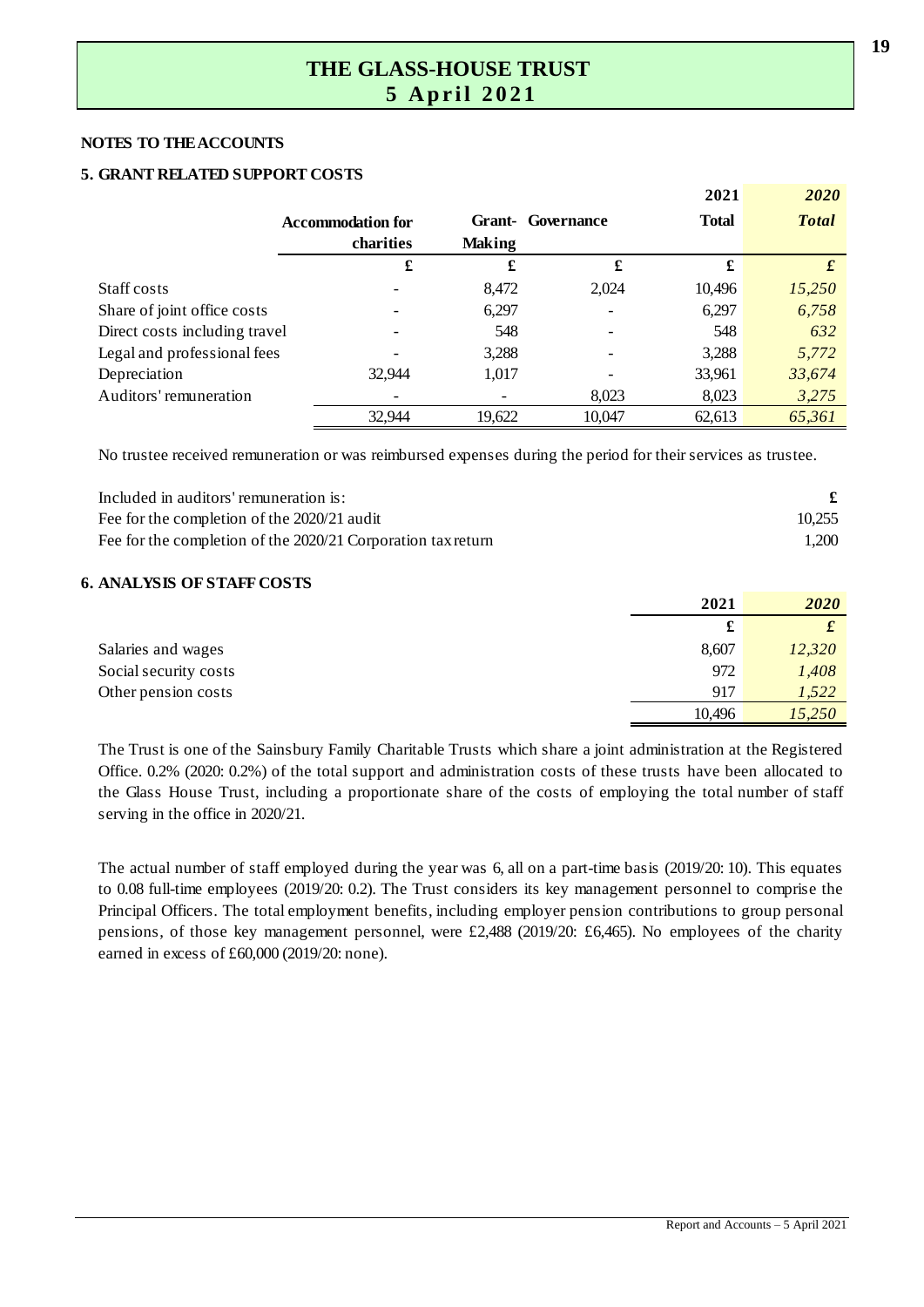#### **NOTES TO THE ACCOUNTS**

# **7 .** TANGIBLE FIXED ASSETS

|                                                 | Freehold<br>property | Leasehold<br>improvements | <b>Total</b><br>2021 |
|-------------------------------------------------|----------------------|---------------------------|----------------------|
|                                                 | $\pounds$            | $\pounds$                 | £                    |
| Cost                                            |                      |                           |                      |
| Balance at 5 April 2020<br>Additions            | 1,647,219            | 7,300<br>2,007            | 1,654,519<br>2,007   |
| <b>Balance at 5 April 2021</b>                  | 1,647,219            | 9,307                     | 1,656,526            |
| <b>Depreciation</b>                             |                      |                           |                      |
| Balance at 6 April 2020                         | 229,257              | 5,840                     | 235,097              |
| Charge for the period                           | 32,944               | 1,017                     | 33,961               |
| <b>Acculumated depreciation at 5 April 2021</b> | 262,201              | 6,857                     | 269,058              |
|                                                 |                      |                           |                      |
| Net book value at 5 April 2021                  | 1,385,018            | 2,450                     | 1,387,468            |
| Net book value at 5 April 2020                  | 1,417,962            | 3,467                     | 1,421,428            |

#### **8 . FIXED ASSET INVESTMENTS**

|                                               | 2021        | 2020             |
|-----------------------------------------------|-------------|------------------|
|                                               | £           | $\boldsymbol{f}$ |
| Market value 6 April 2020                     | 6,936,338   | 8,338,302        |
| Less: Disposals at proceeds                   | (1,999,279) | (5,879,795)      |
| Add: Acquisitions at cost                     | 2,854,765   | 5,553,686        |
| Net (loss)/gain on revaluation of investments | 1,272,032   | (1,075,855)      |
| Market value 5 April 2021                     | 9,063,856   | 6,936,338        |
| Investment cash holdings                      | 45,449      | 1,084,596        |
| <b>Total investments</b>                      | 9,109,305   | 8,020,934        |
|                                               |             |                  |
| Historical cost 5 April 2021                  | 9,130,637   | 9,350,079        |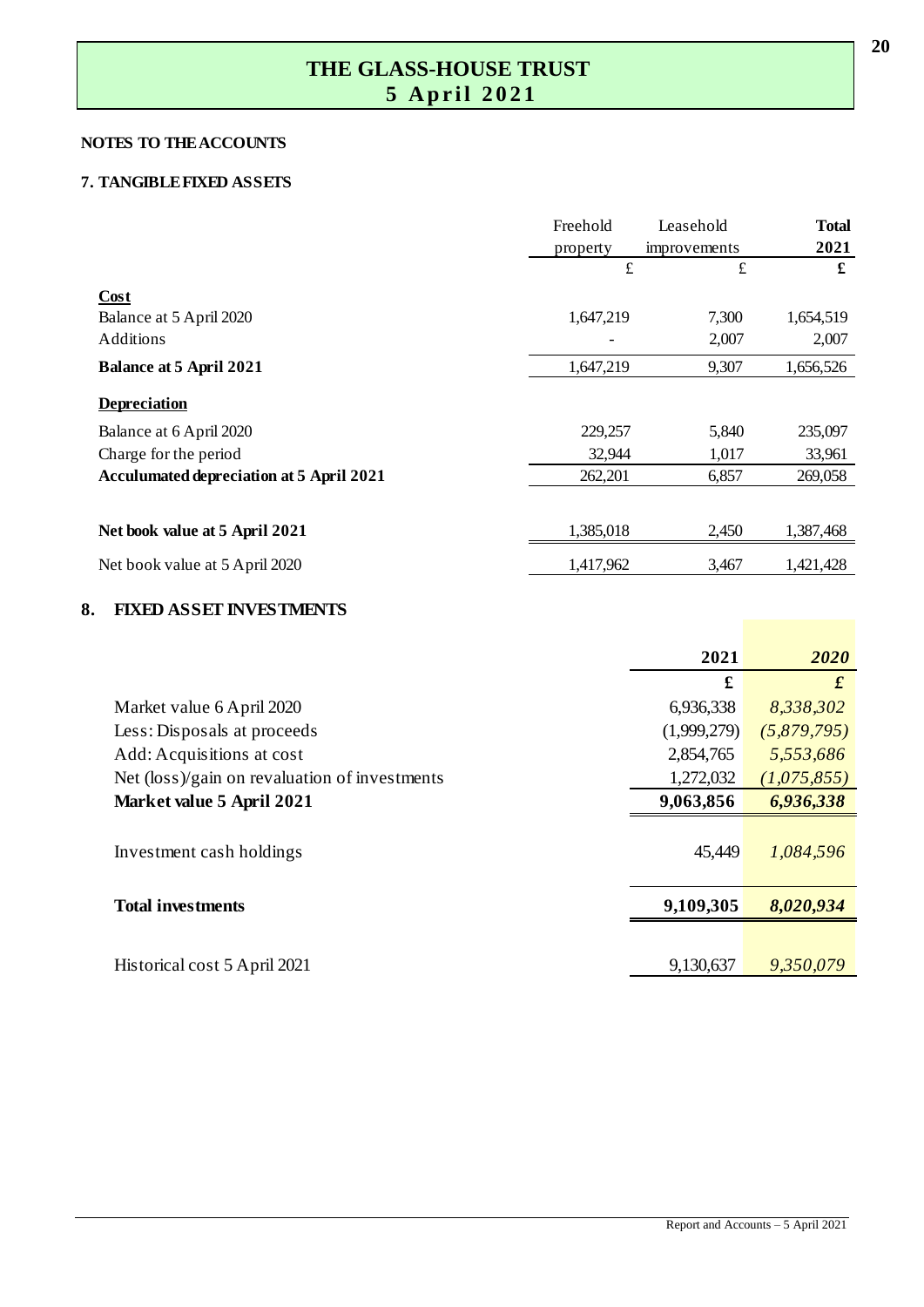#### **NOTES TO THE ACCOUNTS**

#### **8 . FIXED ASSET INVESTMENTS (Continued)**

The investments held as at 5 April 2021 were as follows:

|                            |           | 2021      |                  | 2020      |
|----------------------------|-----------|-----------|------------------|-----------|
|                            | Cost      | Market    | Cost             | Market    |
|                            |           | Value     |                  | Value     |
|                            | £         | £         | $\boldsymbol{f}$ | $\pmb{f}$ |
| <b>Fixed Interest</b>      | 1,039,311 | 1,041,487 | 687,396          | 698,150   |
| UK Equities                | 2,142,461 | 1,617,455 | 2,891,395        | 1,992,139 |
| Overseas Equities          | 4,969,776 | 5,408,709 | 3,667,872        | 3,175,372 |
| <b>Alternatives</b>        | 933,640   | 996,205   | 1,018,820        | 1,070,678 |
| Cash held for reinvestment | 45,449    | 45,449    | 1,084,596        | 1,084,596 |
|                            | 9,130,637 | 9,109,305 | 9,350,079        | 8,020,935 |

During the year £159,247 (2020: £175,981) was disinvested from the investment portfolio to support the Trust's grant expenditure.

#### **9 . DEBTORS**

|                                                     | 2021    | 2020      |
|-----------------------------------------------------|---------|-----------|
|                                                     | £       | $\pounds$ |
| Accrued income                                      | 15,271  | 2,531     |
|                                                     | 15,271  | 2,531     |
| 10. CREDITORS - amounts falling due within one year |         |           |
|                                                     | 2021    | 2020      |
|                                                     | £       | £         |
| Grants payable (note 4)                             | 400,000 | 375,000   |
| Professional charges                                | 11,160  | 5,819     |
| Other creditors                                     | 9,803   | 4,245     |
|                                                     | 420,963 | 385,064   |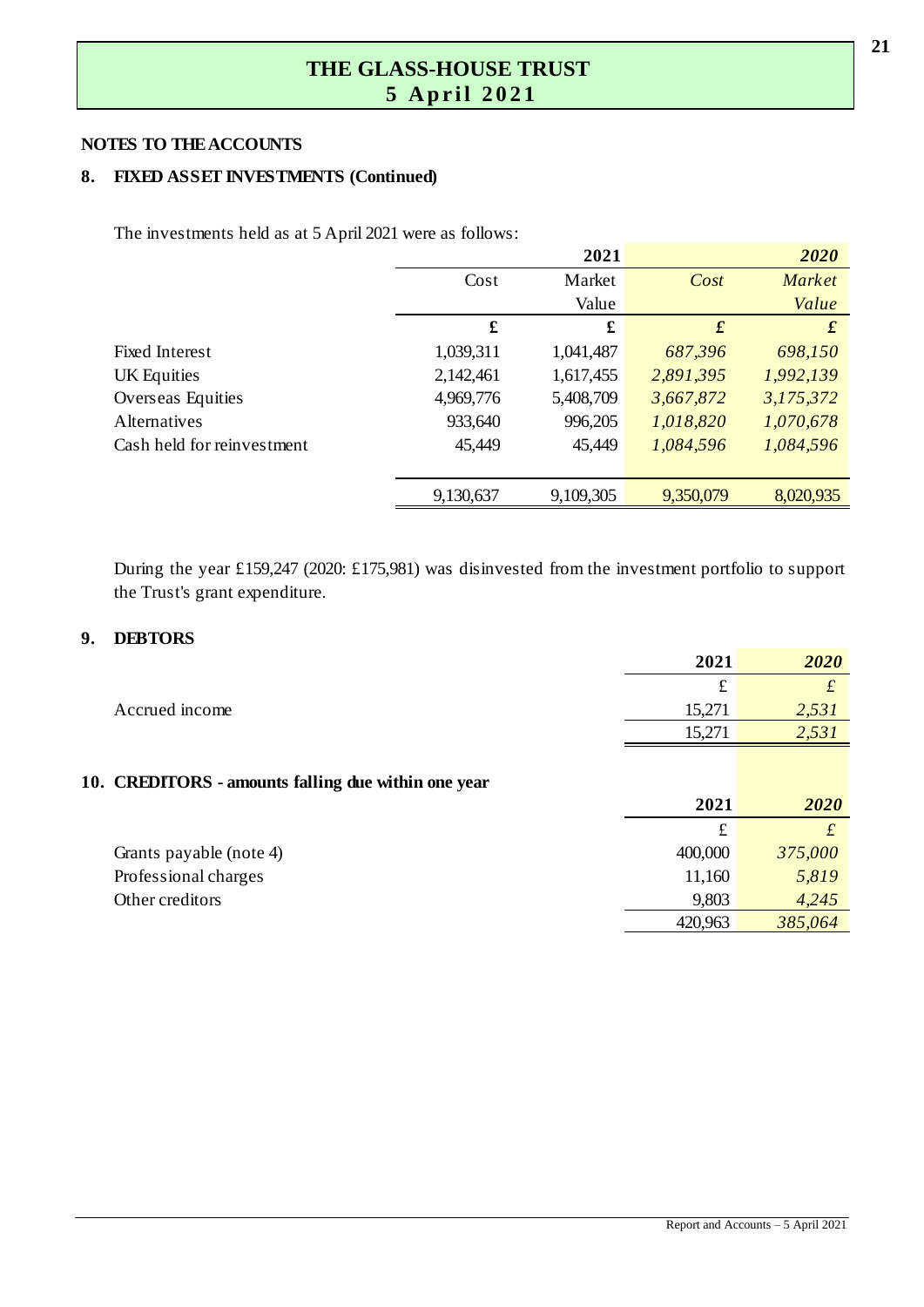#### **NOTES TO THE ACCOUNTS**

#### **11. ANALYSIS OF NET ASSETS BETWEEN FUNDS**

|                                                   | <b>Unrestricted</b> | <b>Expendable</b> | <b>Totals</b> |
|---------------------------------------------------|---------------------|-------------------|---------------|
|                                                   | <b>Funds</b>        | <b>Endowment</b>  | 2021          |
|                                                   | $\pounds$           | £                 | £             |
| Fund balances at 5 April 2021 are represented by: |                     |                   |               |
| Tangible fixed assets                             |                     | 1,387,468         | 1,387,468     |
| Investments                                       |                     | 9,109,305         | 9,109,305     |
| Current assets                                    | 420,963             | (68,936)          | 352,027       |
| <b>Current liabilities</b>                        | (420, 963)          |                   | (420, 963)    |
| <b>Total net assets</b>                           |                     | 10,427,837        | 10,427,837    |
| Movement in the year                              |                     |                   |               |
| Opening balance as at 5 April 2020                |                     | 9,449,712         | 9,449,712     |
| Total income and endowments                       | 192,202             |                   | 192,202       |
| Cost of raising funds                             |                     | (24, 415)         | (24, 415)     |
| Cost of grant-making                              | (461, 693)          |                   | (461, 693)    |
| Net loss on investments                           |                     | 1,307,811         | 1,307,811     |
| Loss on foreign exchange                          |                     | (35,780)          | (35,780)      |
| Transfers between funds                           | 269,491             | (269, 491)        |               |
| Closing balance as at 5 April 2021                |                     | 10,427,837        | 10,427,837    |

During the year, there was a deficit of income over expenditure on the unrestricted funds of  $£263,193$ (2020: £770,530). This has been funded by a transfer from expendable endowment.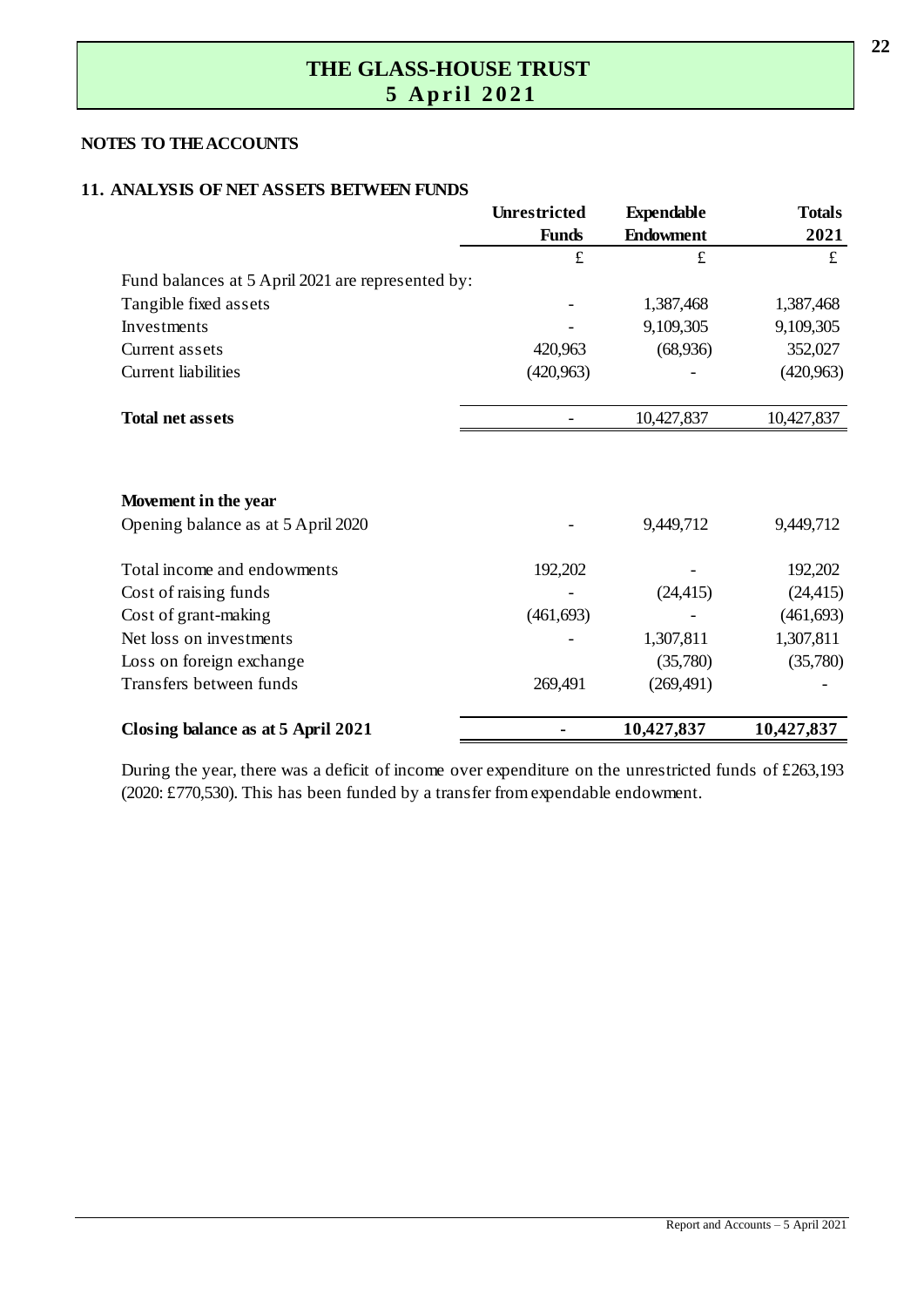#### **11. ANALYSIS OF NET ASSETS BETWEEN FUNDS (Continued)**

**Comparative anaylsis of net assets between funds for the year ended 5 April 2020**

|                                                   | <b>Unrestricted</b> | <b>Expendable</b> | <b>Totals</b> |
|---------------------------------------------------|---------------------|-------------------|---------------|
|                                                   | <b>Funds</b>        | <b>Endowment</b>  | 2020          |
|                                                   | $\pounds$           | £                 | £             |
| Fund balances at 5 April 2020 are represented by: |                     |                   |               |
| Tangible fixed assets                             |                     | 1,419,423         | 1,419,423     |
| Investments                                       |                     | 8,020,934         | 8,020,934     |
| Current assets                                    | 385,064             | 9,355             | 394,419       |
| <b>Current</b> liabilities                        | (385,064)           |                   | (385,064)     |
| <b>Total net assets</b>                           |                     | 9,449,712         | 9,449,712     |
|                                                   |                     |                   |               |
| Movement in the year                              |                     |                   |               |
| Opening balance as at 5 April 2019                |                     | 10,801,578        | 10,801,578    |
| Total income and endowments                       | 205,930             |                   | 205,930       |
| Cost of raising funds                             |                     | (25,580)          | (25,580)      |
| Cost of grant-making                              | (456, 361)          |                   | (456, 361)    |
| Net loss on investments                           |                     | (1,040,394)       | (1,040,394)   |
| Loss on foreign exchange                          |                     | (35, 461)         | (35, 461)     |
| Transfers between funds                           | 250,431             | (250, 431)        |               |
| Closing balance as at 5 April 2020                |                     | 9,449,712         | 9,449,712     |

#### **12. RELATED PARTY TRANSACTION**

**RELATED PARTY TRANSACTION**<br>Included within grant-related support costs is a total of £3,288 (2020: £3,372) payable for legal<br>services to Portrait Solicitors, a firm in which Miss J.S. Portrait is a partner, £2,592 (2020: **RELATED PARTY TRANSACTION**<br>Included within grant-related support costs is a total of £3,288 (2020: £3,372) payable for legal<br>services to Portrait Solicitors, a firm in which Miss J S Portrait is a partner. £2,592 (2020: £ yet to be invoiced at the end of the financial year.